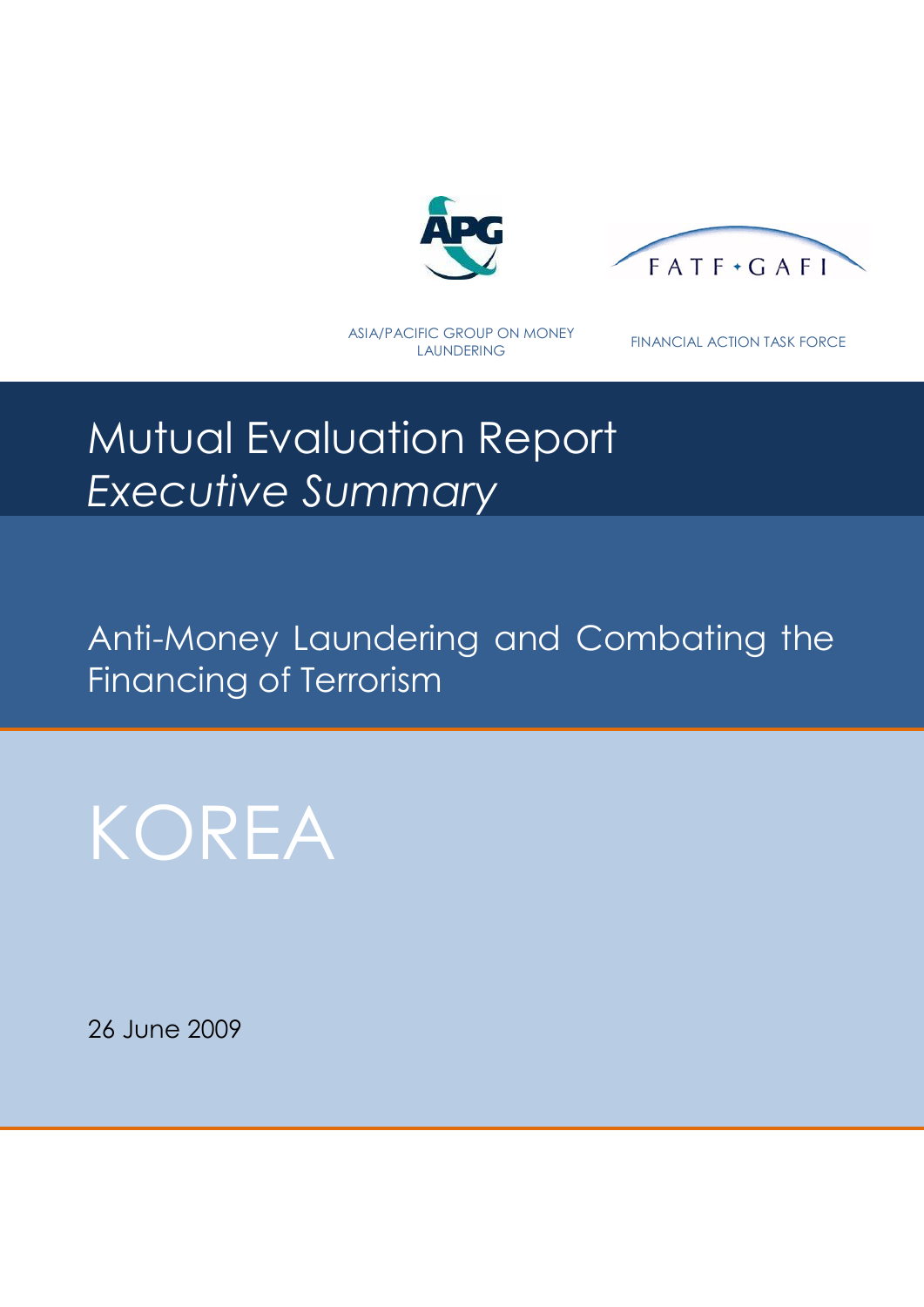Korea is a member of the Asia/Pacific Group on Money Laundering (APG) and an observer member of the Financial Action Task Force (FATF). This evaluation was conducted by the FATF and the APG and was adopted as a 3rd mutual evaluation by the FATF Plenary on 26 June 2009 and endorsed by the APG during its annual meeting on 10 July 2009.

#### © 2009 FATF/OECD and APG. All rights reserved.

No reproduction or translation of this publication may be made without prior written permission. Requests for permission to further disseminate, reproduce or translate all or part of this publication should be obtained from the FATF Secretariat, 2 rue André Pascal, 75775 Paris Cedex 16, France (fax: +33 4 44 30 61 37 or e-mail Contact@fatf-gafi.org).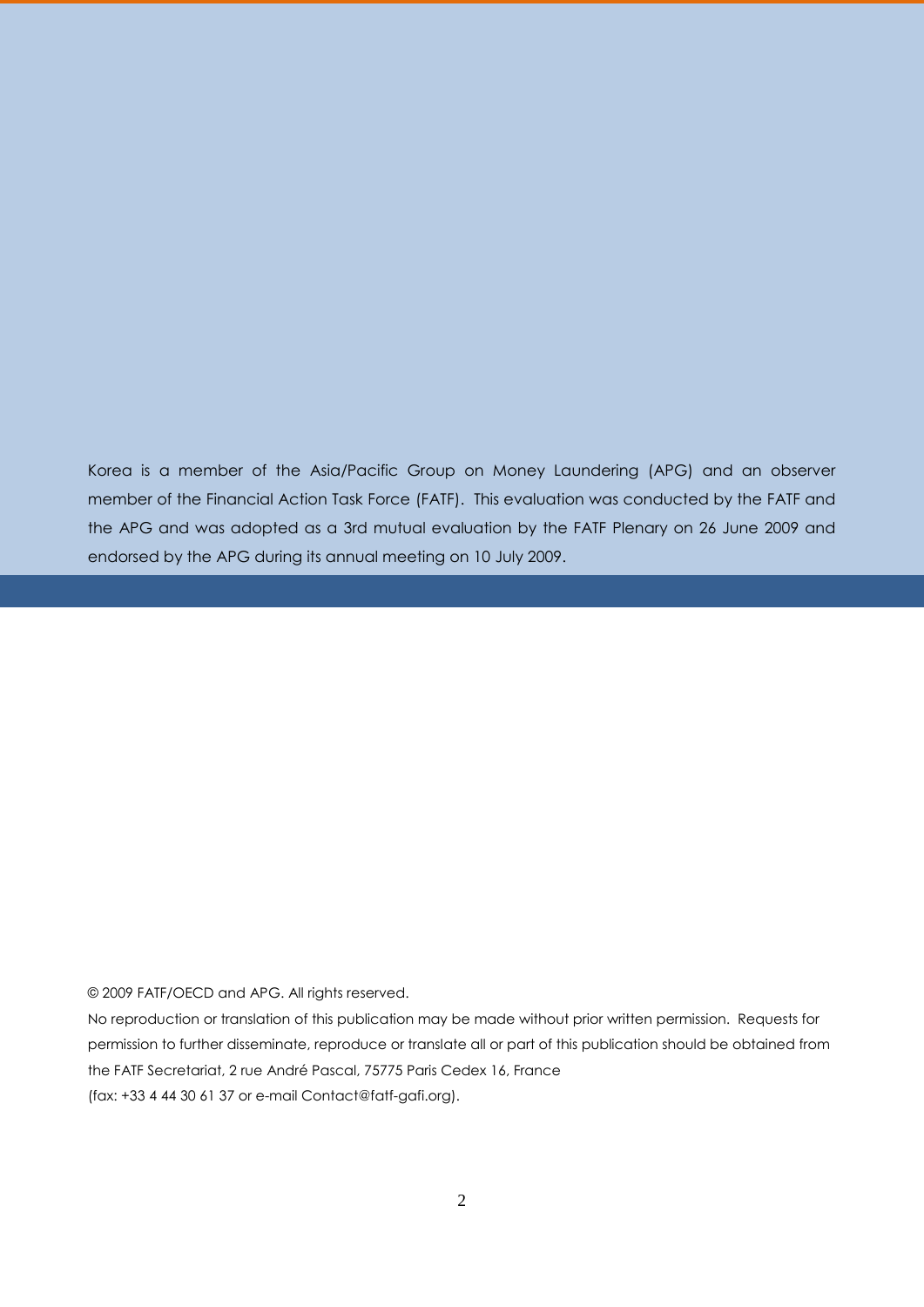#### **EXECUTIVE SUMMARY**

1. This report summarises the anti-money laundering (AML)/combating the financing of terrorism (CFT) measures in place in the Republic of Korea (Korea) as of the time of the on-site visit (3-14 November 2008), and shortly thereafter. The report describes and analyses those measures and provides recommendations on how certain aspects of the system could be strengthened. It also sets out Korea's levels of compliance with the Financial Action Task Force (FATF) 40+9 Recommendations (see the attached table on the Ratings of Compliance with the FATF Recommendations).

#### **1. Key Findings**

- Korea has demonstrated political commitment, and commitment by government agencies and the private sector, to anti-money laundering (AML) efforts since the mid 1990s. It has participated actively within the Asia/Pacific Group on Money Laundering and the Egmont Group of Financial Intelligence Units. Korea's counter-terrorist financing (CFT) system is new, coming into effect in December 2008, and it could be further strengthened.
- Korea does not have structured organised crime syndicates, but rather has 'brotherhoods' which are primarily involved in online gambling, loan-sharking, extortion and prostitution. The most prevalent offences in Korea are fraud; theft; forgery; and, copyright and trademark violations. The most common money laundering (ML) techniques involve cash transactions and accounts in other persons' names. Given the prevalence of cash transactions in ML activities, in 2006 the government implemented a cash transaction reporting system.
- There have been no confirmed cases of terrorist financing (TF) in Korea to date. However, authorities recognise that Korea might be attractive to persons wishing to move funds or goods through Korea in order to make them appear legitimate.
- The ML offences are largely in line with international requirements but penalties available and applied are not sufficiently effective, proportionate or dissuasive and there is a lack of focus on ML investigations. The confiscation regime is sound and it applies to all crimes but, given the size of the economy and the risk of money being laundered in Korea, the number of confiscations each year and the value confiscated is low.
- The Korea Financial Intelligence Unit (KoFIU), is Korea's financial intelligence unit (FIU) and the lead agency in Korea for AML/CFT matters. The Korean AML/CFT system is heavily reliant on KoFIU's work on financial intelligence, AML/CFT supervision, training of obliged entities, policy, reform, national co-ordination and international co-operation.
- Customer identification and verification represents a strength in the Korean preventive measures but issues such as beneficial ownership, politically exposed persons and correspondent banking have yet to be addressed. In addition, the obligation to file suspicious transaction reports (STRs) only applies to transactions over KRW 20 million (USD 17 227).
- The level of sanctions available for breaches of AML/CFT obligations is low and sanctions are not often applied by supervisory authorities. However the compliance culture within Korean financial institutions is very strong.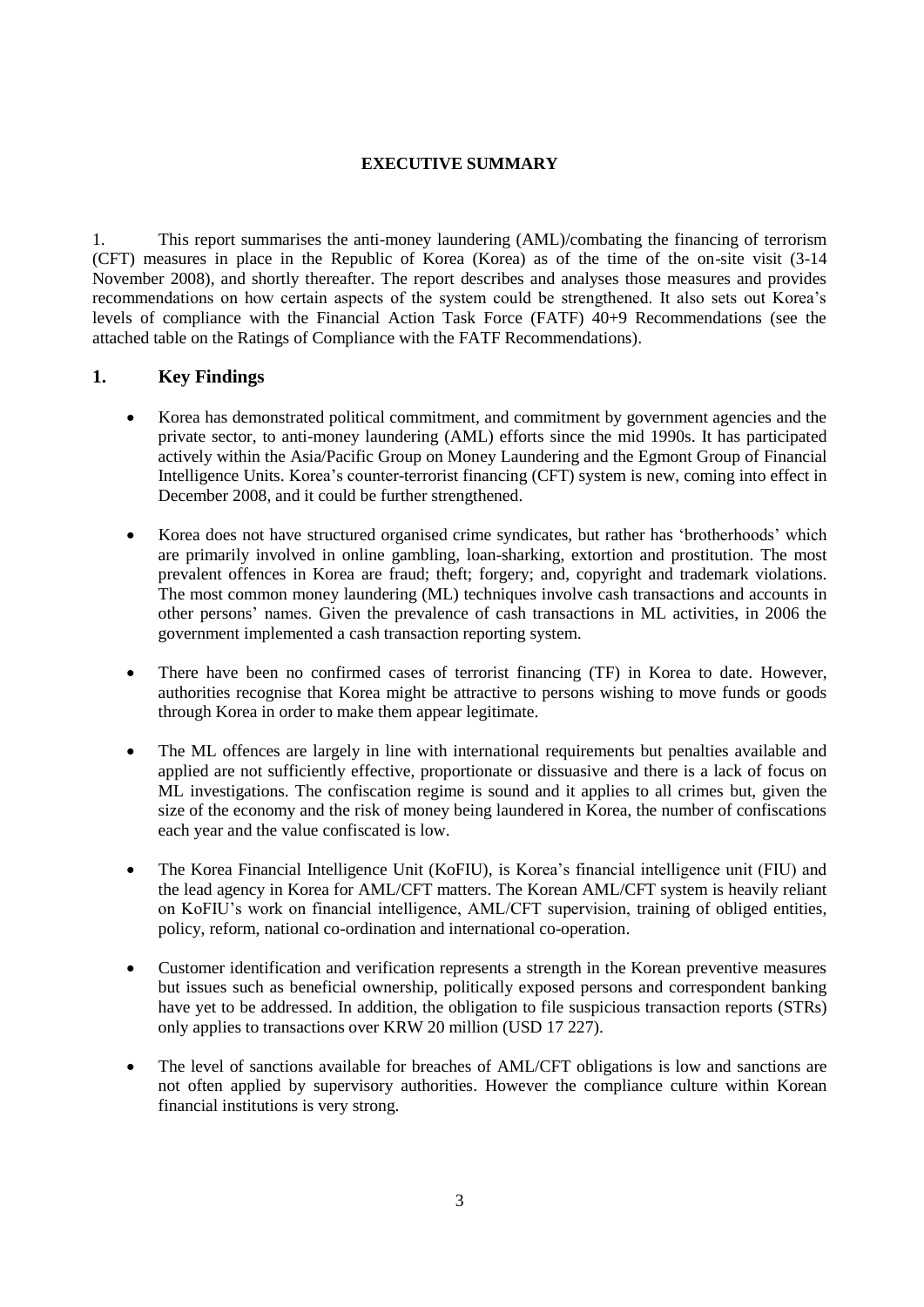- Key recommendations made to Korea include: continue building the CFT system; bring designated non-financial businesses and professions (DNFBPs) into the AML/CFT system; more actively inspect institutions' compliance with AML/CFT obligations; focus more investigations on cases of ML and TF; strengthen legal and administrative penalties and sanctions available and applied to persons and entities which commit ML or fail to comply with AML/CFT obligations; and strengthen information sharing amongst relevant authorities.
- Since November 2008, Korea has amended two laws in order to strengthen its AML/CFT system and has made a clear commitment to take further action to address deficiencies identified in this evaluation report.

#### **2. Legal System and Related Institutional Measures**

 $\overline{a}$ 

2. Two statutes criminalise money laundering: the 1995 *Act on Special Cases Concerning the Prevention of Illegal Trafficking in Narcotics, Psychotropic Substances and Hemp* (ASPIT); and the 2001 *Proceeds of Crime Act* (POCA). Korea has a list approach to predicate offences, which, while broad, does not include terrorism and  $TF<sup>1</sup>$ ; and, environmental crime. Moreover, there is an insufficient range of copyright and fraud offences which constitute predicates to ML. The punishment of legal persons for ML offences is available although closely linked to the punishment of the natural person who perpetrated the ML offence. Legal persons are subject to modest financial penalties only. The maximum penalties for the ML offences are adequate though the number of convictions for ML is modest considering the size of Korea's population and economy: in 2007, there were 71 ML cases, with 55 convictions for ML.

3. The *Prohibition of Financing for Offences of Public Intimidation Act* (PFOPIA), which came into force 22 December 2008, introduced two TF offences. In addition, the *Punishment of Violences Act*  contains provisions against organisations or groups that use or have the aim to use violence, collectively or habitually, with or without deadly weapons or other dangerous articles. The PFOPIA is a well intentioned piece of legislation but needs to be strengthened by addition of provisions which make it clear that it applies to the funding of terrorist organisations and individual terrorists even when those funds or assets, or the intention of the provider of those funds or assets, cannot be linked to a terrorist act. Application of the PFOPIA also needs to be broadened, to ensure it encapsulates the provision/collection of funds for an individual terrorist or terrorist organisation. Korea has had no TF prosecutions or convictions to date.

4. The confiscation regime established under the *Criminal Act* applies to all crimes in Korea, though confiscation powers are not available for ML (under the POCA) where the predicate offences were terrorism, including TF, or environmental crime. Given the size of the economy and the risk of money being laundered in Korea, the number of confiscations each year and the value confiscated is low.

5. Since the PFOPIA came into force, Korea has had two parallel regimes for restricting the financial activities of listed entities. The measures in the *Foreign Exchange Transactions Act* for implementation of S/RES/1267(1999) do not establish a freezing mechanism for terrorist assets or funds; rather, they provide for a restriction on foreign exchange transactions and related transactions by or with non-residents or in connection with foreign entities. To date, 508 transactions have been restricted in accordance with that legislation. Korea has a mechanism to designate terrorists and terrorist entities in

<sup>&</sup>lt;sup>1</sup> Amendments to POCA, which include addition of the terrorist financing offences to the list of predicates, were passed by the National Assembly on 2 March 2009. In addition, offences in the *Copyright Act* and in the *Computer Programs Protection Act* were included as predicate offences, effective 20 March 2009. As these amendments occurred outside the period of time considered by this evaluation, they have not been taken into account in this report.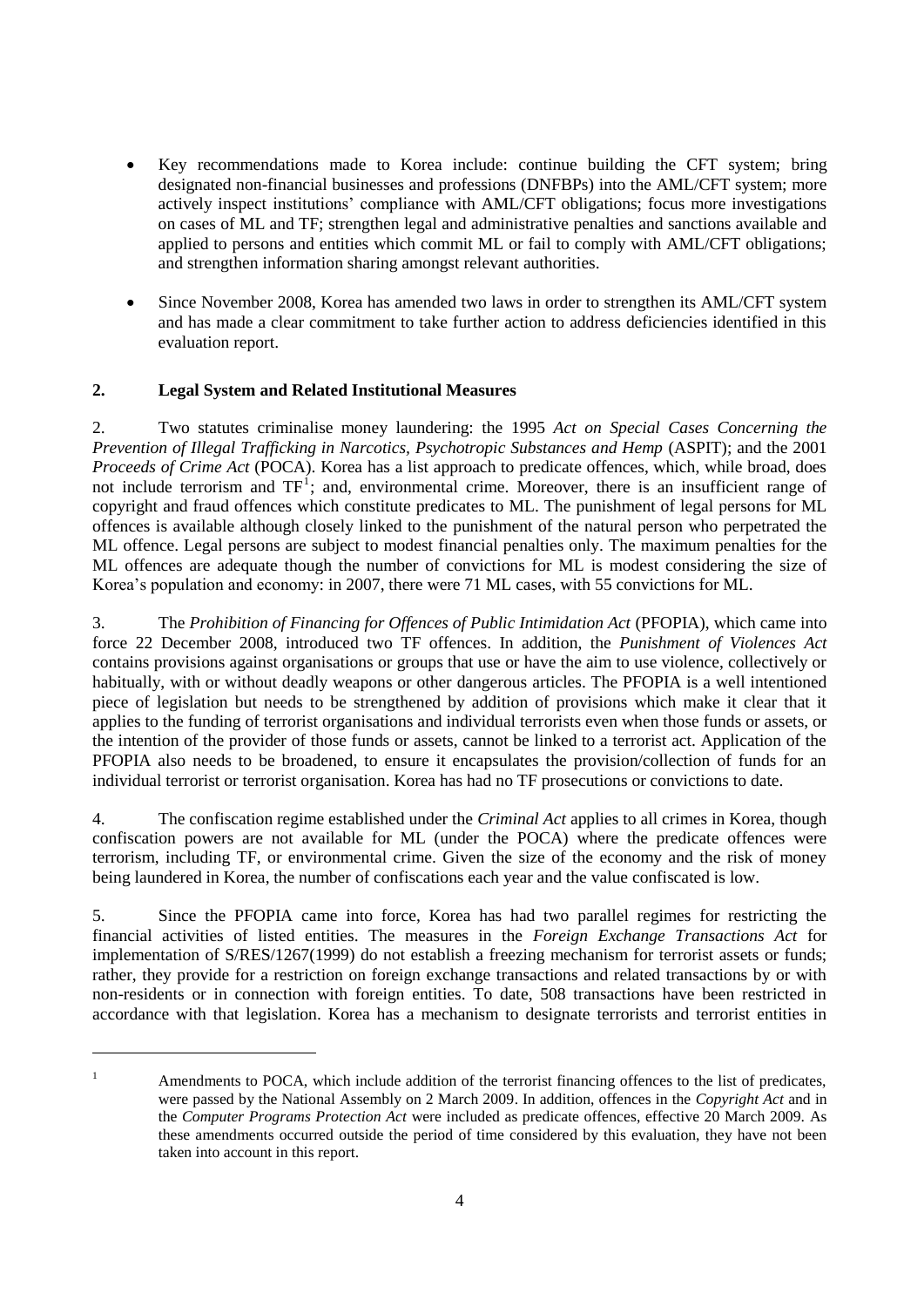accordance with S/RES/1373(2001), but it relies on KoFIU's initial screening and thereafter there is no explicit mechanism for the ultimate determination of designation.

6. The Korea Financial Intelligence Unit (KoFIU) is Korea's financial intelligence unit (FIU) and the lead agency in Korea for AML/CFT matters. Under the *Financial Transaction Reports Act*, KoFIU's mission is the collection, analysis and dissemination of STRs, CTRs and information on foreign exchange transactions. KoFIU is also responsible for supervision and inspection of financial institutions' AML/CFT activities, actions to comply with the PFOPIA, research on ML and TF trends and preventive measures, provision of AML training and consultation to financial institutions on AML/CFT and, domestic and international ML and TF co-operation and information exchange. While KoFIU has access to information held by government entities, it can take up to three weeks to receive responses and this may be leading to some delays in STR analysis and dissemination of information to law enforcement agencies. In 2007, KoFIU received more than 50 000 STRs. While IT developments have been important for the efficiency of KoFIU's operations, an increase in human resources is warranted for effective analysis of STR information.

7. In Korea, investigations of ML and TF offences are conducted by the Ministry of Justice, Public Prosecutors' Office (PPO), National Police Agency (NPA), Korea Customs Service (KCS), National Tax Service (NTS), National Election Commission (NEC) and the Financial Services Commission (FSC). Law enforcement authorities (LEAs) have a broad range of investigative powers, including special investigative techniques. Other than for the NTS and the NEC, powers to compel production of documents and for search and seizure depend on obtaining a warrant which can take time and be difficult to obtain with respect to ML investigations. While LEAs are designated with ML and TF investigative authority and are well resourced and trained, there is a lack of focus on ML investigations: there were only 120 ML investigations in 2007 and most of these were conducted in conjunction with investigations of predicate crimes. There have been no TF investigations to date.

8. Korea has nine international airports, 20 seaports and shares a land border with North Korea, along which there are two border checkpoints. There is a declaration system in place for cross border movement of currency and bearer negotiable instruments (BNI). Any resident or non-resident who intends to export or import means of payment exceeding USD 10 000 or the equivalent is required to report this to KCS (under the *Foreign Exchange Transactions Act*, its enforcement decree and regulations). The KCS has adequate powers to stop or restrain currency and BNI where no declaration or a false declaration is made, or in case of suspicion of ML or TF. However, the only sanctions imposed over three and a half years to June 2008, for export/import of means of payment without declaration or with submission of a false declaration, have been fines and these average USD 6 280, which is not considered to be sufficiently dissuasive.

#### **3. Preventive Measures – Financial Institutions**

9. Traditionally, Korea has seen a high reliance on cash but this is decreasing at a rate of approximately 10% per year thanks in part to the government not issuing large denomination notes and various measures implemented to encourage use of secure electronic transactions. Korea effectively addresses the risk of the electronic banking and other new non-face-to-face technologies.

10. In Korea, financial institutions are required to conduct customer due diligence (CDD) under the 1993 *Act on Real Name Financial Transactions and Guarantee of Secrecy* (*Real Name Financial Transactions Act*) and the 2006 *Financial Transaction Reports Act* (FTRA). The *Real Name Financial Transactions Act* effectively prohibits anonymous accounts and accounts in obviously fictitious names and requires financial institutions to identify and verify the identity of their customers, while the FTRA requires financial institutions to conduct CDD in some, but not all, of the circumstances specified by the FATF Recommendations.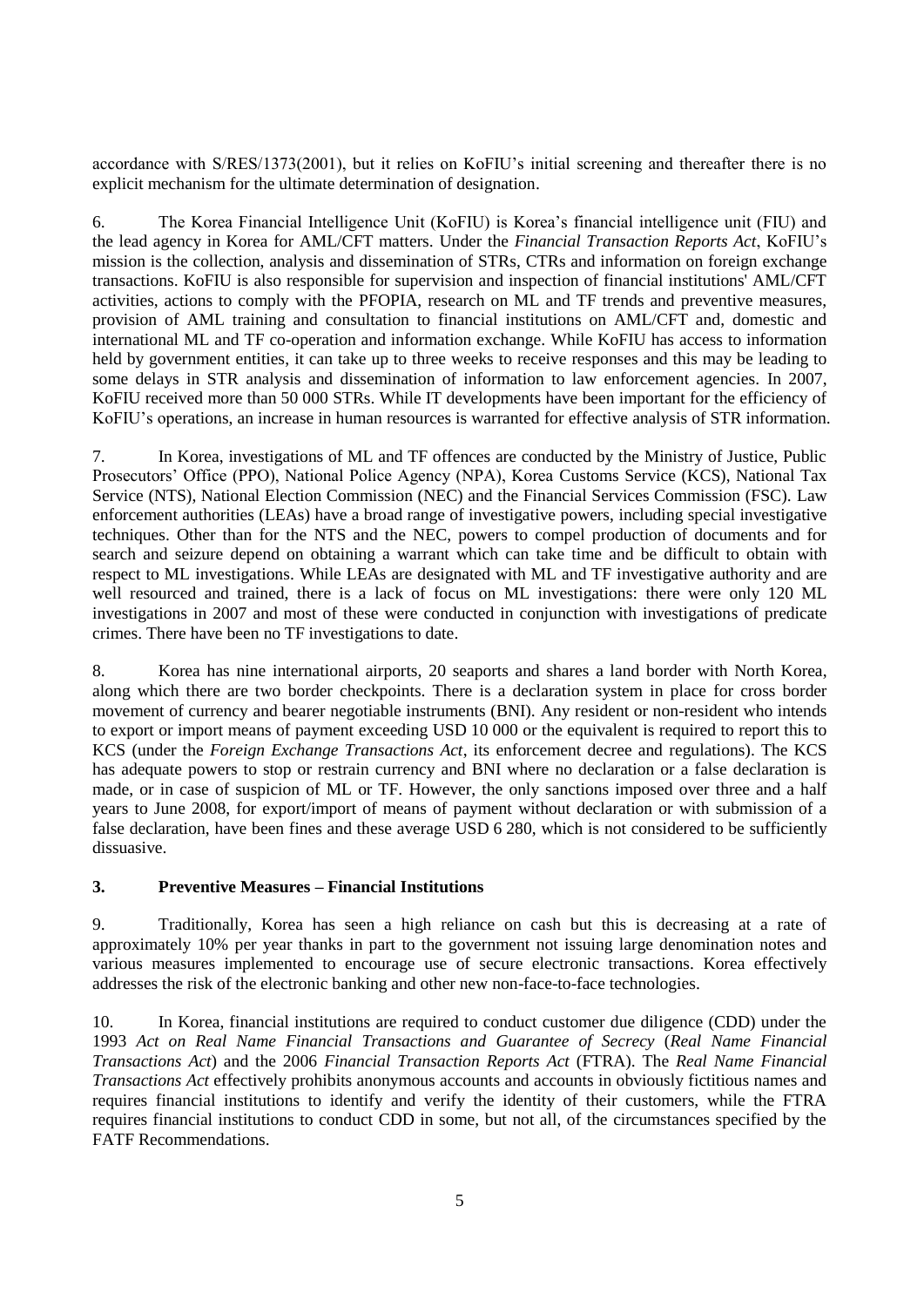11. In September 2008 KoFIU produced the *AML Enforcement Guidelines* and Korean authorities and financial institutions consider this document constitutes 'other enforceable means'. Because of the stated purpose of the *AML Enforcement Guidelines*, the ambiguous nature of the language employed, the absence of a clear link between the *AML Enforcement Guidelines* and any sanctions, and the absence of effective, proportionate and dissuasive sanctions for non-compliance, this document does not however constitute 'other enforceable means' for the purposes of the *FATF Methodology*. As Korea relies on this document for its implementation of a number of important AML/CFT measures, it is recommended that either its provisions be transplanted into one or more laws/regulations/decrees, or, provisions be enacted in law clearly making the guideline enforceable and sanctionable. The *AML Enforcement Guidelines* are not sector-specific and focus mainly on issues for banking institutions. KoFIU also acknowledges receipt of reports from reporting entities and provides institutions with information and guidance on its website and via the reporting entities' council. Other publications of use for reporting entities include the *KoFIU Annual Report* and the *Suspicious Transaction Reference Book and Casebook of Analysis*.

12. The FTRA and its enforcement decree provide for some entities to be exempt from some AML/CFT obligations. Complete and partial exemptions from CDD obligations have been granted to some institutions which do not take deposits or give loans, do not conduct any financial transactions with customers, or otherwise present a low risk of ML/TF because of the nature of the business or its products. In addition, the *Enforcement Regulation of the FTRA* exempts a very limited number of particular types of transactions from CDD requirements. While there has not been a robust assessment underpinning the exemptions, and it is recommended that this be conducted, information is available indicating that the exempted institutions and types of transactions are probably low risk for ML/TF.

13. Customer identification and verification represents a strength in Korea's AML/CFT system. Nevertheless, the reliability of the CDD process could be further strengthened by requiring secondary verification of customer identification information. In addition, there is no provision in law or regulation requiring CDD in cases where several transactions below the designated threshold appear to be linked. With very limited exceptions<sup>2</sup>, the *Real Name Financial Transactions Act* requires financial institutions to conduct transactions in customers' real names. The CDD requirements with respect to legal persons are weak however. Similarly, measures with respect to monitoring business relationships and ongoing due diligence and measures concerning existing customers could be introduced. There are no provisions requiring enhanced CDD on high risk customers, business relationships or transactions and Korea has little in the way of measures concerning politically exposed persons and correspondent banking. While reliance on third parties to perform some elements of the CDD process is possible in practice, there are no provisions dealing with the situations such reliance on third parties is permitted.

14. Overall, Korea has a strong legal framework which ensures that no financial institution secrecy law inhibits implementation of the *FATF Recommendations*. Record keeping obligations exist in several laws, and are being implemented effectively. There is however a limitation on the sharing of customer identification information between financial institutions which should be removed. There is no explicit requirement that institutions keep transaction records sufficient to permit reconstruction of individual transactions so as to provide, if necessary, evidence for prosecution of criminal activity. Nor is there an explicit requirement that institutions provide information to authorities 'on a timely basis'. Some limited obligations are in place in Korea with respect to wire transfers.

15. There is no explicit requirement for financial institutions to pay special attention to all complex, unusual large transactions, or unusual patterns of transactions, that have no apparent or visible economic or

 $\overline{a}$ 

<sup>2</sup> Transactions not subject to real name identification and verification include continued transactions by accounts in which the real names of the persons concerned are verified and receipt of various kinds of public imposts (*Enforcement Decree of the Real Name Financial Transactions Act* Article 4(1)).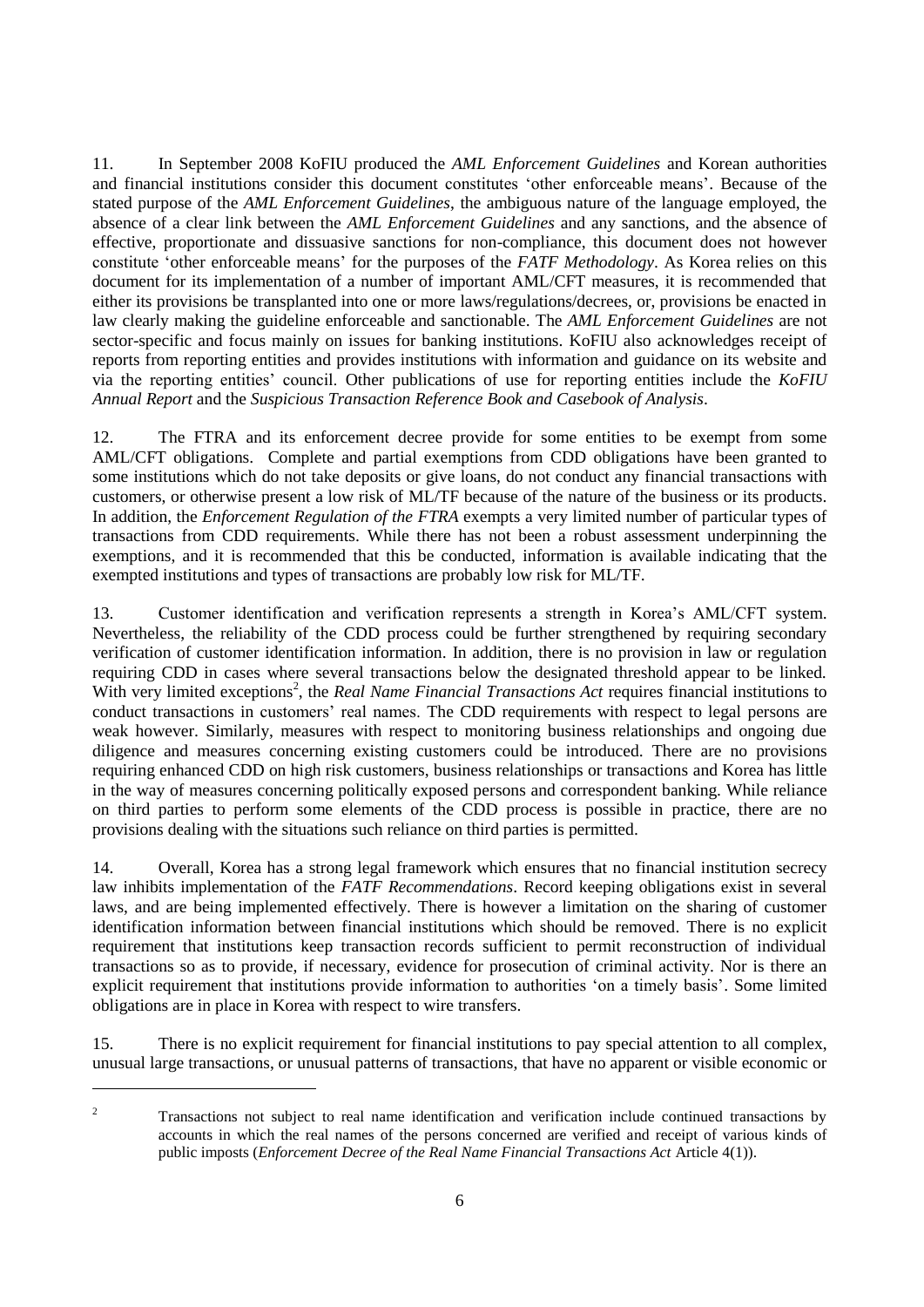lawful purpose. There is no requirement for financial institutions to pay special attention to business relationships and transactions with persons from countries which do not or insufficiently apply the *FATF Recommendations*. Financial institutions are, however, required to establish and implement their own risk management systems for AML/CTF and these systems should include procedures for assessing ML and TF risks of other countries.

16. Korea has a well-implemented STR system. However, the STR reporting threshold – which was lowered in January 2004 from KRW 50 million (USD 43 067) to KRW 20 million (USD 17 227) – significantly undermines the STR reporting obligation, particularly with respect to STR reporting related to suspicions of TF. In addition, deficiencies in the list of predicate offences and in the TF offence impact on the scope of the suspicious transaction reporting requirement. As the STR obligation with respect to TF only came into force in December 2008 it is too soon to determine the effectiveness of this obligation. Provisions are in place which protect those who have reported suspicions in good faith from liability and which prohibit tipping off of third parties when an STR is being made or has been made. In addition to the STR reporting, a cash transaction reports (CTR) system was implemented in 2006. In January 2008 the initial threshold of KRW 50 million was lowered to KRW 30 million (USD 25 836) and this will be lowered further to KRW 20 million in January 2010.

17. Key pieces of legislation require financial sector organisations to establish and maintain internal procedures policies and controls and for the operations of their compliance officers and audit committees, however these are not sufficiently specific. They are complemented by provisions in the FTRA which deal with some matters concerning internal controls, though the interplay between the requirements in that act and in the other laws regulating the financial sector is unclear. Further, the obligation for institutions to have AML/CFT training for employees is very general and not well implemented in practice and there are no screening requirements for employees of financial institutions. Korean financial institutions are required to ensure that their foreign branches observe the AML/CFT measures in the FTRA and its enforcement decree consistent with home country requirements but no such provision exists for foreign branches. In addition, there is no requirement that institutions pay particular attention that AML/CFT measures are applied in overseas branches and subsidiaries located in jurisdictions which insufficiently apply the *FATF Recommendations* and there is no requirement that where the home and host country requirements differ, the higher of the two standards be applied wherever possible.

18. Shell banks cannot legally operate in Korea. There is no prohibition however on domestic institutions entering into or continuing correspondent banking relationships with shell banks. Further, there is no requirement that financial institutions satisfy themselves that respondent financial institutions in foreign countries do not permit their accounts to be used by shell banks.

19. KoFIU is the primary authority responsible for supervision of financial institutions' compliance with AML/CFT obligations. The Commissioner of KoFIU has entrusted the Financial Supervisory Service (FSS), the Bank of Korea and some other authorities and self-regulatory organisations to carry out the AML/CFT supervision. All financial institutions in Korea are subject to AML/CFT obligations and supervision. While banks, securities companies and insurance companies which are under the prudential supervision of the FSS are subject to relatively frequent and in depth AML/CFT inspections, other types of financial institutions which are smaller in size and considered to present lower risks are only regulated with minimum measures by their supervisory authorities. The measures currently in place are generally adequate to prevent criminals or their associates for holding or being beneficial owner of a significant or controlling interest or holding or management functions.

20. The FSS adopts the Core Principles in their on-going supervision of banks, insurance and securities companies. However, many of the important prudential management measures are recommended in the *AML Enforcement Guidelines* but have not been implemented in law, regulation or other enforceable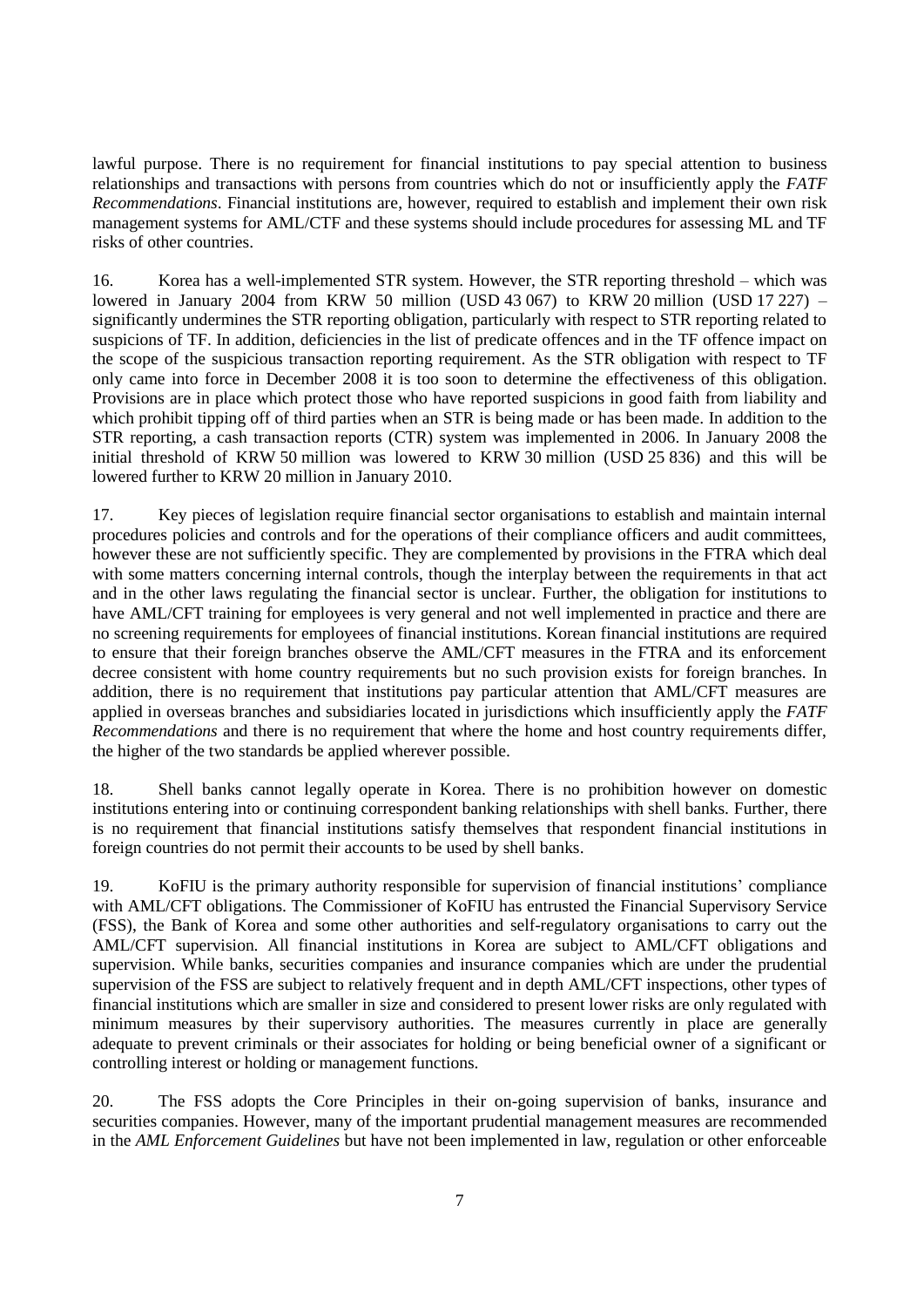means. The FSS mainly performs its AML/CFT supervision through having an AML/CFT component, focusing on compliance with the FTRA, incorporated in consolidated inspections. To date these on-site inspections have had a relatively narrow focus, looking into compliance with STR and CTR obligations, the appointment of reporting officers and the establishment of internal and external reporting systems. With the exception of the FSS, the entrusted supervisory authorities and the self-regulatory organisations which have supervision roles lack the resources to perform AML/CFT supervision effectively for their sectors. Currency changers are only subject to on-site inspection once every six years and the scope of these inspections is relatively narrow, as for the inspections conducted by the FSS.

21. Authorities have sufficient powers to carry out their inspection role. However, none of them have the power to sanction the full range of breaches. The sanctions available to deal with natural and legal persons who fail to comply with their AML/CFT obligations are not proportionate and the sanctions applied in practice are almost invariably at the lower end of the spectrum.

#### **4. Preventive Measures – Designated Non-Financial Businesses and Professions**

22. Casinos – when they provide currency exchange services and exchange betting chips – are the only DNFBP in Korea to have AML/CFT obligations. While no AML/CFT obligations apply to trust and company service providers, trust companies are considered to be financial institutions and are thus subject to licensing requirements and supervision by the FSS. Korean authorities are considering imposing AML/CFT obligation on all DNFBPs. The Korean government has considered applying AML/CFT obligations to gambling associated with horse racing. No DNFBPs are required to pay special attention to business relationships and transactions with persons from or in jurisdictions which insufficiently apply the *FATF Recommendations*.

23. Casinos are subject to suspicious transaction reporting obligations and to requirements with respect to internal procedures, policies and controls. The obligations imposed on casinos are identical to those in place for financial institutions but were established so recently that it is too early to judge their effectiveness. Similarly, as AML/CFT supervision for casinos was established only very recently, it is too early to judge the effectiveness of these measures.

#### **5. Legal Persons and Arrangements & Non-Profit Organisations**

24. Korea's general corporate registry and information collection system does not focus on obtaining information relating to the beneficial ownership or control of companies in Korea. The current powers of competent authorities are hampered to the extent that the repositories of information from which the authorities could obtain beneficial ownership information do not maintain beneficial ownership information. And for the NTS, there are statutory barriers (tax secrecy laws) to the sharing of the information with other agencies including law enforcement or other competent authorities. The *Commercial Act* allows for the ownership of companies through the use of bearer shares yet there are no measures in place to ensure disclosure of beneficial owners of bearer shares and to deal with the ML/TF risk they pose.

25. Trust companies are regulated by the FSS under the *Trust Business Act* and are subject to AML/CFT obligations. They are required to identify their customer, including the truster and beneficiaries of trusts. But deficiencies in Korea's CDD obligations with respect to identification of beneficial owners limit transparency concerning beneficial ownership and control of trusts. LEAs have the authority to obtain or access available information on beneficial ownership on trusts in these trust companies only in case of criminal investigations or pursuant to a court order.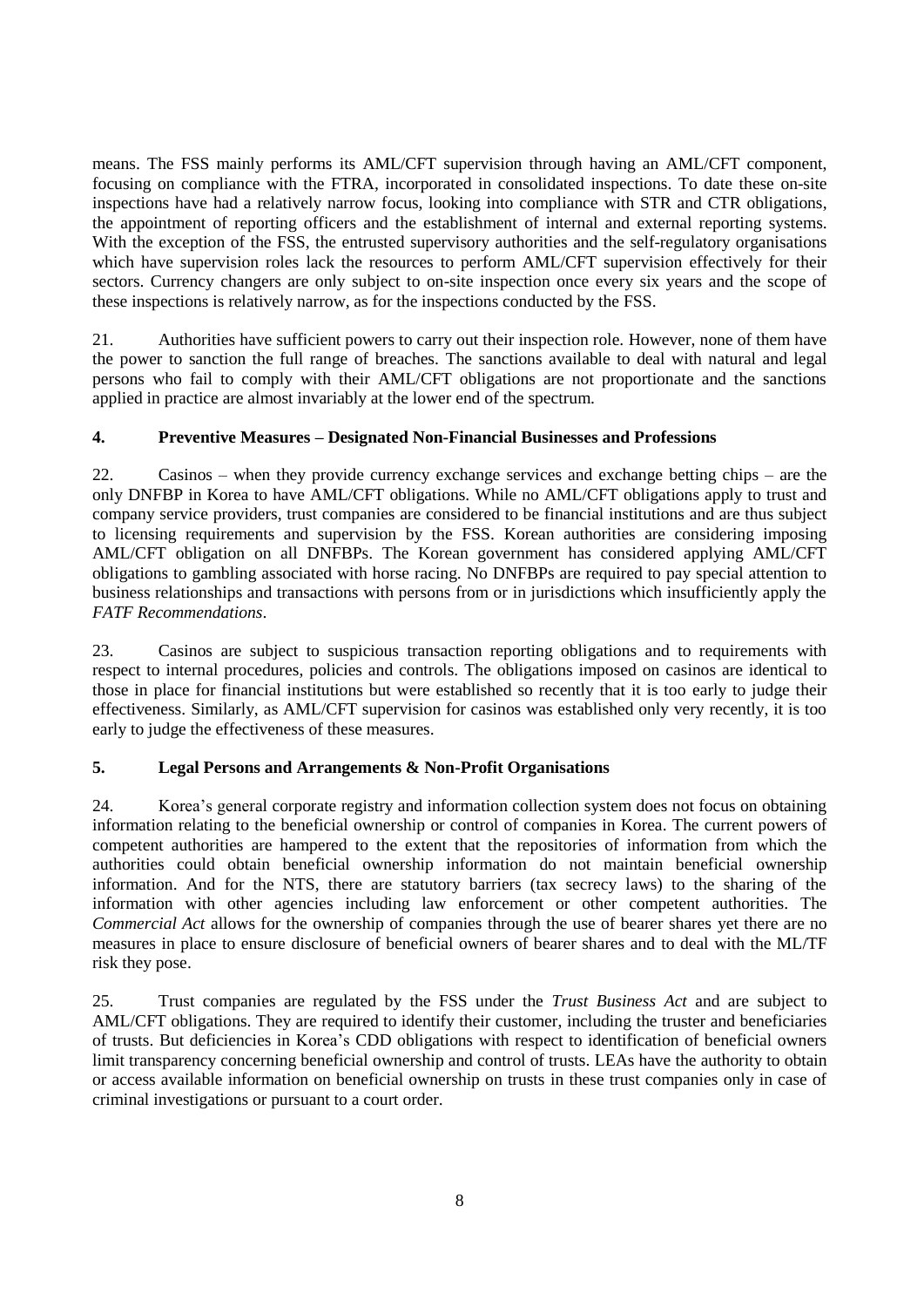26. There were more than 37 000 NPOs in Korea in 2004. Korea conducted reviews its NPO sector in 2006 and in 2007 but there has not been outreach to the sector with respect to TF. Legal persons (domestic or foreign) must apply for permission to operate. NPOs must keep records, including financial records, and competent authorities may, if deemed necessary for off-site or on-site inspection and supervision of an NPO's business, order that NPO to submit relevant documents, accounting books or other reference materials in order to inspect the business and operations of that entity. Some inspections have been conducted by the Ministry of Health and Welfare but more inspection activity across the whole sector is needed. There is no co-ordination mechanism in Korea to effectively manage the 28 administrative authorities in the NPO sector and sharing of information among NPOs is not coordinated effectively. There is no mechanism in place (formal or informal) for the prompt sharing of information among relevant competent authorities. Further, points of contact have not been identified to respond to international requests for information regarding NPOs.

#### **6. National and International Co-operation**

27. KoFIU is the primary organisation responsible for AML/CTF policy formulation and implementation and in that role consults and co-ordinates national AML/CTF efforts. Korea ratified the *Vienna Convention* in December 1998 but has not implemented certain provisions of that convention. Korea signed the *Palermo Convention* in 2000 including the Trafficking in Persons Protocol and the Migrants Protocol, but has not yet ratified them. Korea ratified the *Terrorist Financing Convention* on 17 February 2004 and the PFOPIA implements some of the obligations of the Convention. Little is in place to implement relevant Security Council resolutions.

28. Korea provides mutual legal assistance (MLA) under bilateral and multilateral treaties and under the *Act on International Judicial Mutual Assistance in Criminal Matters*. As at 1 October 2008, MLA treaties had been concluded by Korea with 29 countries and jurisdictions. The ASPIT and POCA, in conjunction with the *Act on International Judicial Mutual Assistance in Criminal Matters* (IJMACM), govern MLA in relation to confiscation, preservation, collection, and recovery of criminal proceeds in Korea. It should be noted that, even if there is no MLAT with a country, if it promises to provide reciprocity for any assistance it receives to Korea, the lack of an MLAT is not an impediment to assistance.

29. The IJMACM provides for a broad scope of mutual assistance and ASPIT allows for a full range of mutual co-operation to be provided in relation to confiscation preservation and collection of criminal proceeds. Many of the treaties Korea has entered into provide for MLA in an even more flexible and broader manner than that under these acts. Assistance is provided in a reasonably constructive manner. All powers available to authorities in domestic matters can be used in respect of MLA. Statistics demonstrate a steady increase in requests from overseas and requests are returned in a timely manner and without undue delay (bearing in mind complexity issues and translation requirements).

30. Dual criminality is required in the Korean MLA system. However, few requests have been refused by Korea on the sole basis that the lack of dual criminality prevents assistance and none of the refusals relate to ML or TF cases. Further, Korea's MLA treaties often include provisions which dispense entirely with the dual criminality requirement. Thus, while Korean law establishes a dual criminality requirement, this is rarely adhered to in practice. The IJMACM does not contain any mandatory grounds for refusal of MLA and the optional grounds are not interpreted strictly. It is provided by the IJMACM, that a request for MLA should not be refused on the sole ground that the offence is also considered to involve fiscal matters. Nor can an MLA request be refused on confidentiality or secrecy grounds.

31. There are no mechanisms in place to determine the best venue for prosecutions involving more than one jurisdiction in the interests of justice. These were decided on an *ad hoc* basis with the jurisdictions concerned. Arrangements for co-ordinating seizure and confiscation actions with other countries are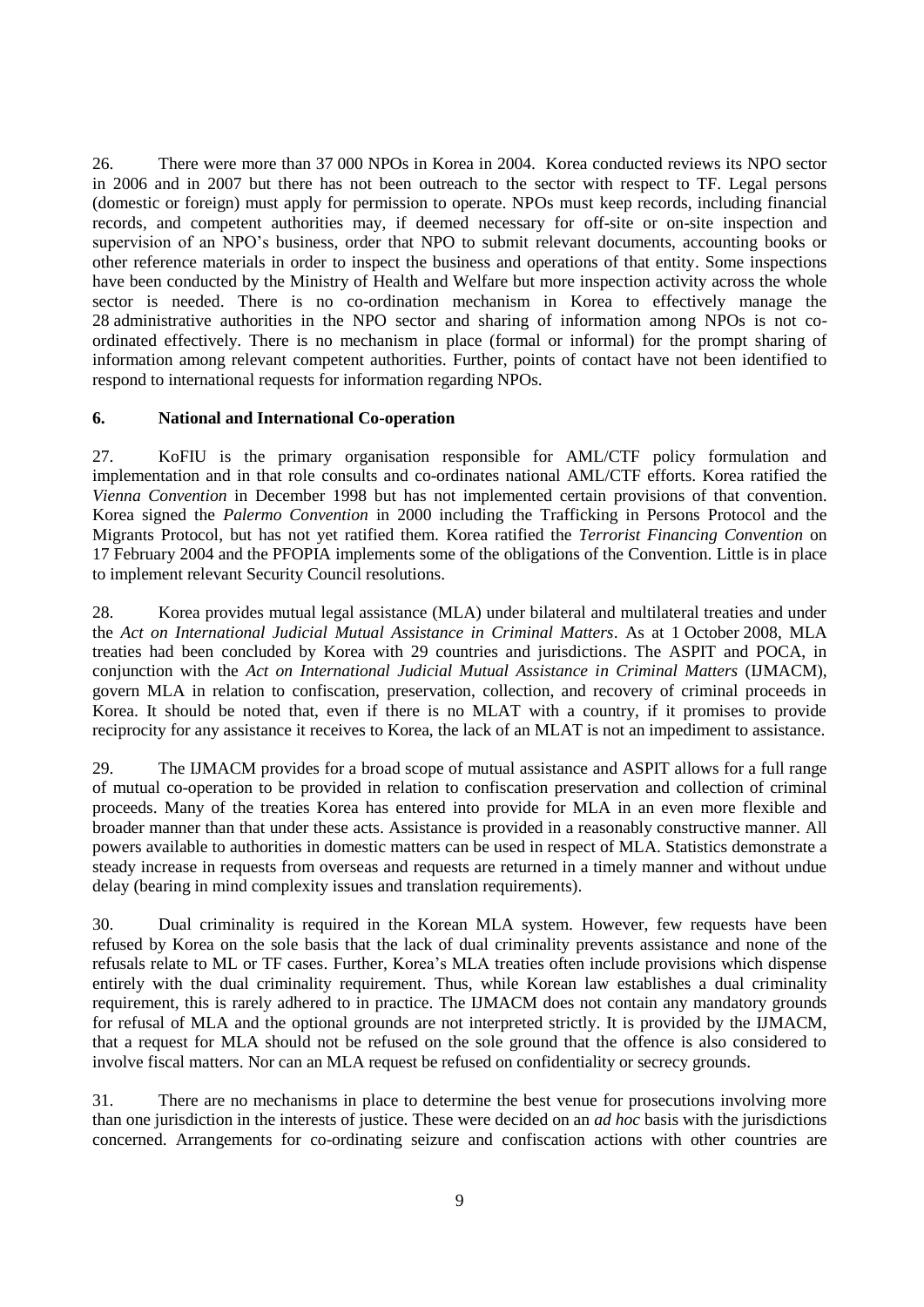considered on a case by case basis through consultation with the countries concerned. Korea has considered establishing an asset forfeiture fund and has considered authorising the sharing of some kinds of confiscated assets.

#### **7. Resources and Statistics**

32. In terms of resources, KoFIU has insufficient human resources for effective analysis when the large volume of STRs is considered. In addition, supervisory authorities, other than the FSS and FSC, and relevant self-regulatory organisations do not have sufficient resources to conduct their AML/CFT supervision roles. Enforcement agencies have received limited training with respect to terrorist financing.

33. The statistics kept and maintained are variable. There are no centralised statistics on the number of AML/CFT inspections carried out on different financial sectors, deficiencies and violations found, actions taken by entrusted agencies and sanctions by KoFIU. Statistics are not available on the outcomes of matters presented to the courts. And, it is not possible to properly determine effectiveness of MLA related to money laundering due to the limited statistics available.

#### **Table 1. Ratings of Compliance with FATF Recommendations**

The rating of compliance vis-à-vis the FATF Recommendations has been made according to the four levels of compliance mentioned in the 2004 Methodology<sup>3</sup> (Compliant (C), Largely Compliant (LC), Partially Compliant (PC), Non-Compliant (NC)), or, in exceptional cases, Not Applicable (N/A).

| Compliant                  | The Recommendation is fully observed with respect to all essential criteria.                                                                                                                                     |
|----------------------------|------------------------------------------------------------------------------------------------------------------------------------------------------------------------------------------------------------------|
| <b>Largely Compliant</b>   | There are only minor shortcomings, with a large majority of the essential criteria being fully<br>met.                                                                                                           |
| <b>Partially Compliant</b> | The country has taken some substantive action and complies with some of the essential<br>criteria.                                                                                                               |
| Non Compliant              | There are major shortcomings, with a large majority of the essential criteria not being met.                                                                                                                     |
| Not Applicable             | A requirement or part of a requirement does not apply, due to the structural, legal or<br>institutional features of a country e.g. a particular type of financial institution does not exist in<br>that country. |

| <b>Recommendations</b>                                            | Rating | Summary of Factors Underlying Rating <sup>4</sup>                                                                                                                                                                                                                                                                      |  |
|-------------------------------------------------------------------|--------|------------------------------------------------------------------------------------------------------------------------------------------------------------------------------------------------------------------------------------------------------------------------------------------------------------------------|--|
| Legal systems                                                     |        |                                                                                                                                                                                                                                                                                                                        |  |
| $1 - ML$ offence                                                  | LC.    | Terrorism, terrorist financing and environmental crimes are not predicate<br>offences. In addition, there is an inadequate range of offences within two<br>categories of predicate offences: copyright and fraud.<br>The ancillary offence of conspiracy is limited in its availability for money<br>laundering cases. |  |
| $2 - ML$ offence $-$ mental<br>element and corporate<br>liability | PC.    | The sanctions for legal persons convicted of money laundering are<br>insufficiently effective and are not dissuasive or proportionate.<br>The<br>sanctions imposed on natural persons are not effectively implemented.                                                                                                 |  |

3 FATF (2007), *Methodology for Assessing Compliance with the FATF 40 Recommendations and the FATF 9 Special Recommendations*, 27 February 2004 (Updated as of February 2007), FATF, Paris.

<sup>4</sup> These factors are only required to be set out when the rating is less than Compliant.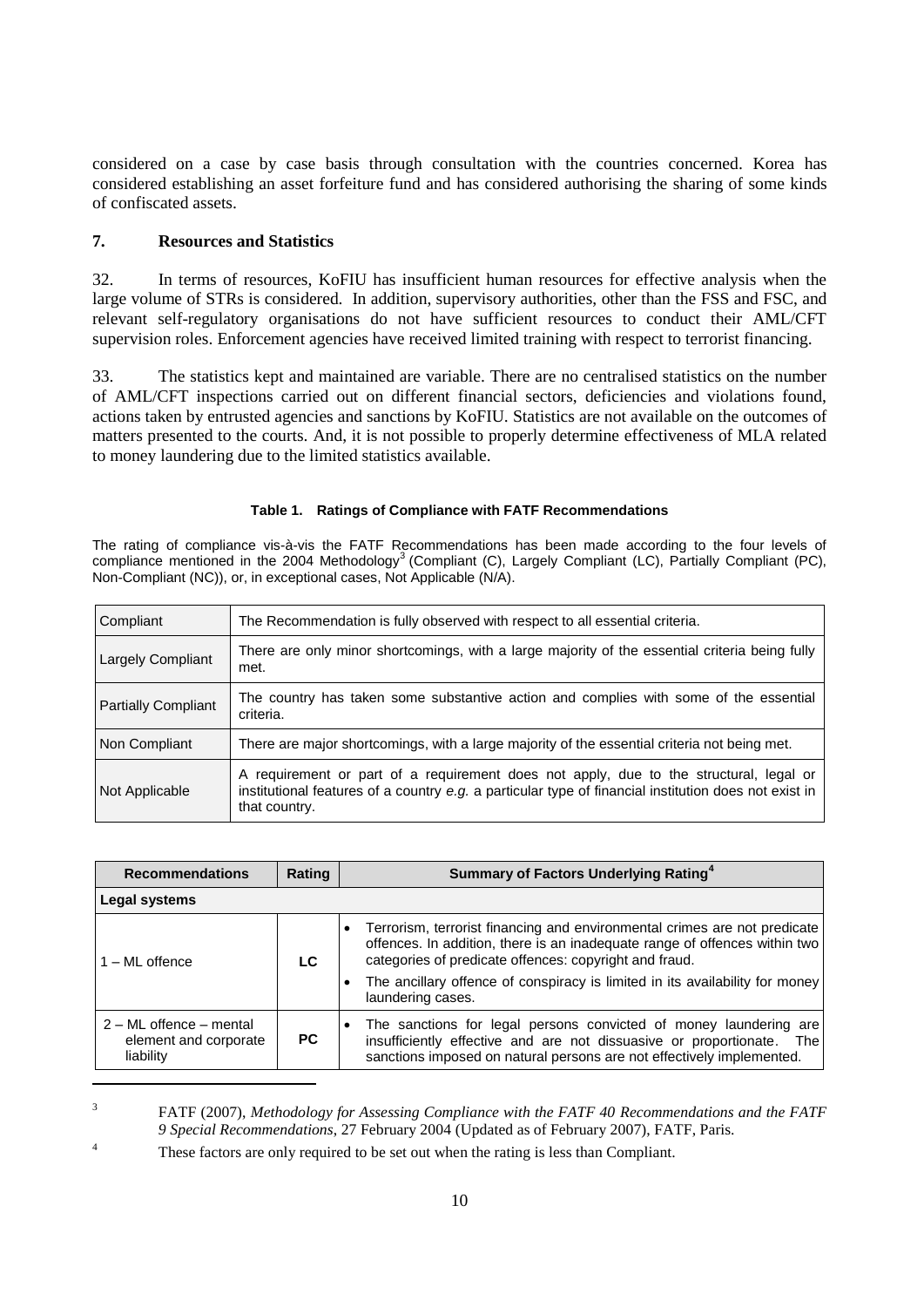| <b>Recommendations</b>                       | Rating    | Summary of Factors Underlying Rating <sup>4</sup>                                                                                                                                                                                                                                                                                                                                                                                                    |
|----------------------------------------------|-----------|------------------------------------------------------------------------------------------------------------------------------------------------------------------------------------------------------------------------------------------------------------------------------------------------------------------------------------------------------------------------------------------------------------------------------------------------------|
| 3 - Confiscation and<br>provisional measures | <b>PC</b> | Confiscation powers are not available for the money laundering offence<br>$\bullet$<br>where the predicate offence was terrorism, including terrorist financing,<br>or environmental crime.<br>Given the size of the economy and the risk of money being laundered in                                                                                                                                                                                |
|                                              |           | Korea, the number of confiscations and the value confiscated each year<br>is low.                                                                                                                                                                                                                                                                                                                                                                    |
| <b>Preventive measures</b>                   |           |                                                                                                                                                                                                                                                                                                                                                                                                                                                      |
| 4 - Secrecy laws                             | LC        | A financial secrecy provision exists which limits the sharing of customer<br>identification information between financial institutions in such a way as<br>to impact full implementation of Recommendation 7 and Special<br>Recommendation VII.                                                                                                                                                                                                      |
|                                              |           | When CDD is required                                                                                                                                                                                                                                                                                                                                                                                                                                 |
|                                              | <b>PC</b> | Financial institutions are only expected to discover linked transactions<br>over a twenty-four hour period, which is not sufficient to identify<br>structured transactions intended to avoid the threshold for occasional<br>transactions.                                                                                                                                                                                                           |
|                                              |           | Institutions are not expressly required to conduct CDD when they have<br>doubts about the adequacy of previously obtained customer identification<br>data.                                                                                                                                                                                                                                                                                           |
|                                              |           | Required CDD measures                                                                                                                                                                                                                                                                                                                                                                                                                                |
|                                              |           | Financial institutions are not required to verify whether the natural person<br>acting for a legal person is authorised to do so.                                                                                                                                                                                                                                                                                                                    |
|                                              |           | For customers who are legal persons or arrangements, financial<br>institutions are not required by law, regulation or other enforceable<br>means to obtain information on the customer's legal form, director(s) and<br>provisions regulating the power to bind the legal person or arrangement.                                                                                                                                                     |
|                                              |           | There is no requirement for financial institutions to identify and verify the<br>identity of the beneficial owner except where there is a suspicion of<br>money laundering or terrorist financing.                                                                                                                                                                                                                                                   |
| 5 - Customer due diligence                   |           | In the case of legal persons or arrangements, institutions are not obliged<br>$\bullet$<br>to understand the ownership and control structure of the customer or to<br>determine who are the natural persons who ultimately own or control the<br>customer, other than when there is a suspicion of money laundering or<br>terrorist financing.                                                                                                       |
|                                              |           | Financial institutions are not explicitly required to obtain information on<br>the purpose and intended nature of the business relationship.                                                                                                                                                                                                                                                                                                         |
|                                              |           | Ongoing due diligence on the business relationship is not expressly<br>required in law, regulation or other enforceable means.                                                                                                                                                                                                                                                                                                                       |
|                                              |           | There is no express requirement for financial institutions to scrutinise<br>transactions throughout the course of the business relationship to ensure<br>they are consistent with the institution's knowledge of the customer, their<br>business and risk profile, and the source of funds.                                                                                                                                                          |
|                                              |           | There is no explicit requirement that financial institutions ensure<br>$\bullet$<br>documents, data or information collected as part of CDD is kept up-to-<br>date and relevant.                                                                                                                                                                                                                                                                     |
|                                              |           | There is no prohibition on institutions opening accounts, commencing<br>business relations or performing transactions when they are unable to:<br>verify that any person purporting to act on behalf of a customer that is a<br>legal person or legal arrangement is so authorised and identify and verify<br>the identity of that person; verify the legal status of the legal person or<br>arrangement; or, identify and verify beneficial owners. |
|                                              |           | Financial institutions are not required to consider filing an STR when they<br>$\bullet$<br>are unable to complete all CDD as detailed in the FATF Standards.                                                                                                                                                                                                                                                                                        |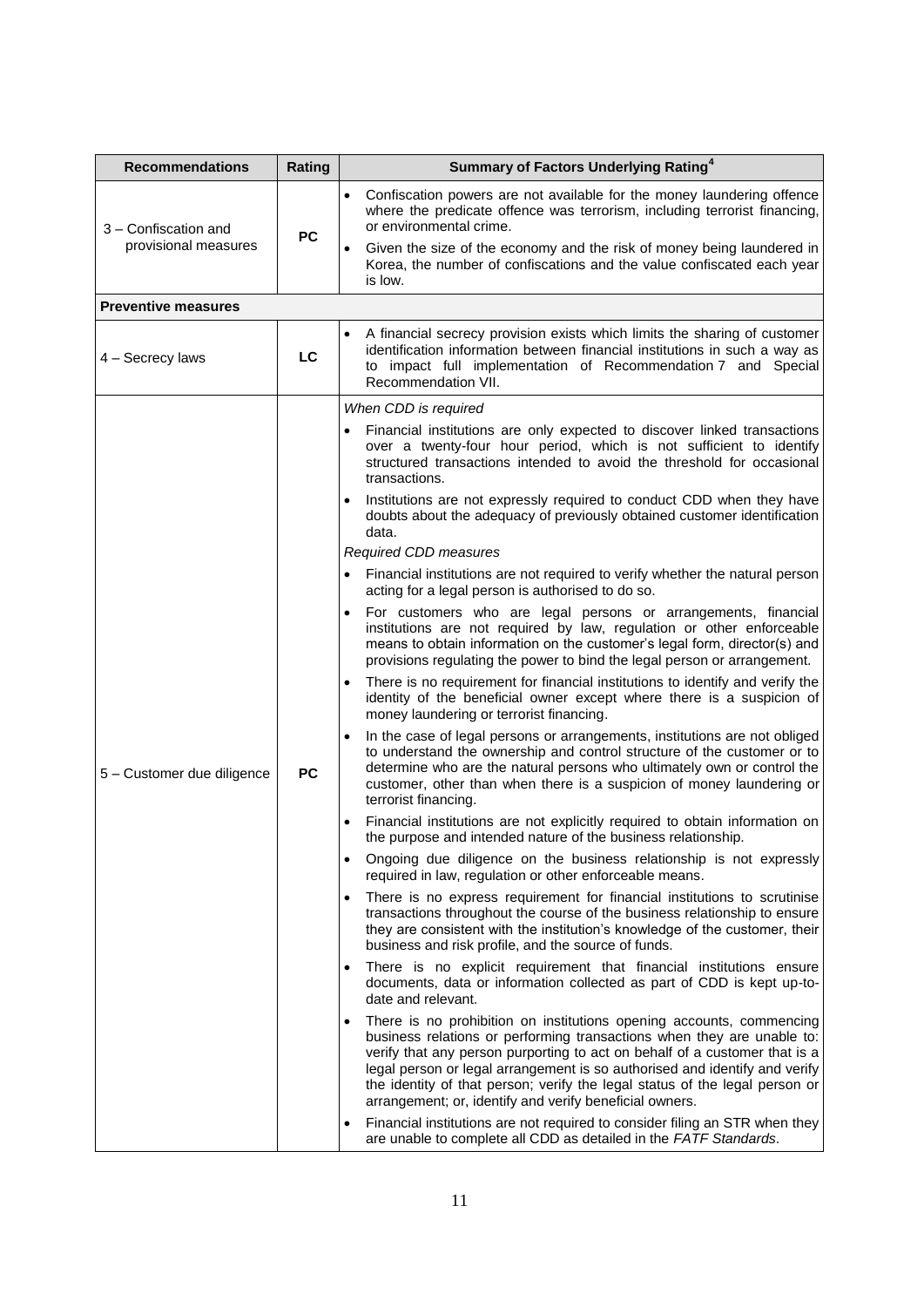| <b>Recommendations</b>                                 | Rating    | Summary of Factors Underlying Rating <sup>4</sup>                                                                                                                                                                                                                                                                                                                                                                          |
|--------------------------------------------------------|-----------|----------------------------------------------------------------------------------------------------------------------------------------------------------------------------------------------------------------------------------------------------------------------------------------------------------------------------------------------------------------------------------------------------------------------------|
|                                                        |           | Timing of verification<br>There is no explicit requirement for institutions to develop internal<br>controls to mitigate the risk posed by transactions undertaken before the<br>completion of the CDD process.                                                                                                                                                                                                             |
|                                                        |           | <b>Existing customers</b>                                                                                                                                                                                                                                                                                                                                                                                                  |
|                                                        |           | There is no provision expressly requiring CDD be applied to pre-existing<br>customers.                                                                                                                                                                                                                                                                                                                                     |
|                                                        |           | There is no express requirement that financial institutions conduct CDD<br>on pre-existing customers at appropriate times or when the institution<br>becomes aware that it lacks sufficient information about an existing<br>customer.                                                                                                                                                                                     |
|                                                        |           | There is no requirement that financial institutions terminate an existing<br>business relationship and consider filing an STR when: the institution has<br>doubts about the veracity or adequacy of previously obtained customer<br>identification data; it is unable to satisfactorily complete post-transaction<br>or post-account opening; or is unable to satisfactorily complete CDD on<br>existing customers.        |
|                                                        |           | Scope issue<br>Scope limitation: no formal assessment has been undertaken to justify<br>exclusion of some smaller financial institutions, money changers and<br>certain investment-related companies from the requirement to have<br>internal AML/CFT monitoring/reporting, which may prevent them from<br>conducting effective CDD.                                                                                       |
| 6 - Politically exposed<br>persons                     | <b>NC</b> | Financial institutions are not required to determine whether a customer is<br>$\bullet$<br>a PEP.<br>There is no provision requiring financial institutions to obtain senior<br>$\bullet$<br>management approval to establishing business relationships with PEPs                                                                                                                                                          |
|                                                        |           | or to continue business relationships with PEPs.<br>Financial institutions are not required to establish the source of wealth<br>$\bullet$<br>and funds of customers and beneficial owners identified as PEPs.                                                                                                                                                                                                             |
|                                                        |           | Financial institutions are not required to conduct enhanced ongoing<br>$\bullet$<br>monitoring of business relationships with PEPs.                                                                                                                                                                                                                                                                                        |
| 7 - Correspondent banking                              | <b>NC</b> | There are no obligations for financial institutions to: determine whether a<br>$\bullet$<br>respondent institution has been subject to money laundering or terrorist<br>financing enforcement action; assess the adequacy of the respondent's<br>AML/CFT controls; require senior management approval before<br>establishing the relationship; or document the respective AML/CFT<br>responsibilities of each institution. |
| 8 - New technologies &<br>non face-to-face<br>business | C         | This Recommendation is fully observed.                                                                                                                                                                                                                                                                                                                                                                                     |
| 9 - Third parties and<br>introducers                   | <b>NC</b> | Financial institutions relying on a third party to perform CDD are not<br>required to immediately gain from the third party the necessary<br>information concerning elements of the CDD process.                                                                                                                                                                                                                           |
|                                                        |           | There is no requirement for financial institutions to take adequate steps<br>$\bullet$<br>to satisfy themselves that copies of identification data and other relevant<br>CDD documentation will be made available from the third party upon<br>request without delay.                                                                                                                                                      |
|                                                        |           | Financial institutions are not required to satisfy themselves that the third<br>$\bullet$<br>party is regulated and supervised and has measures in place to comply<br>with CDD requirements.                                                                                                                                                                                                                               |
|                                                        |           | There is no provision requiring financial institutions relying on CDD<br>conducted by third parties in foreign countries to take into account                                                                                                                                                                                                                                                                              |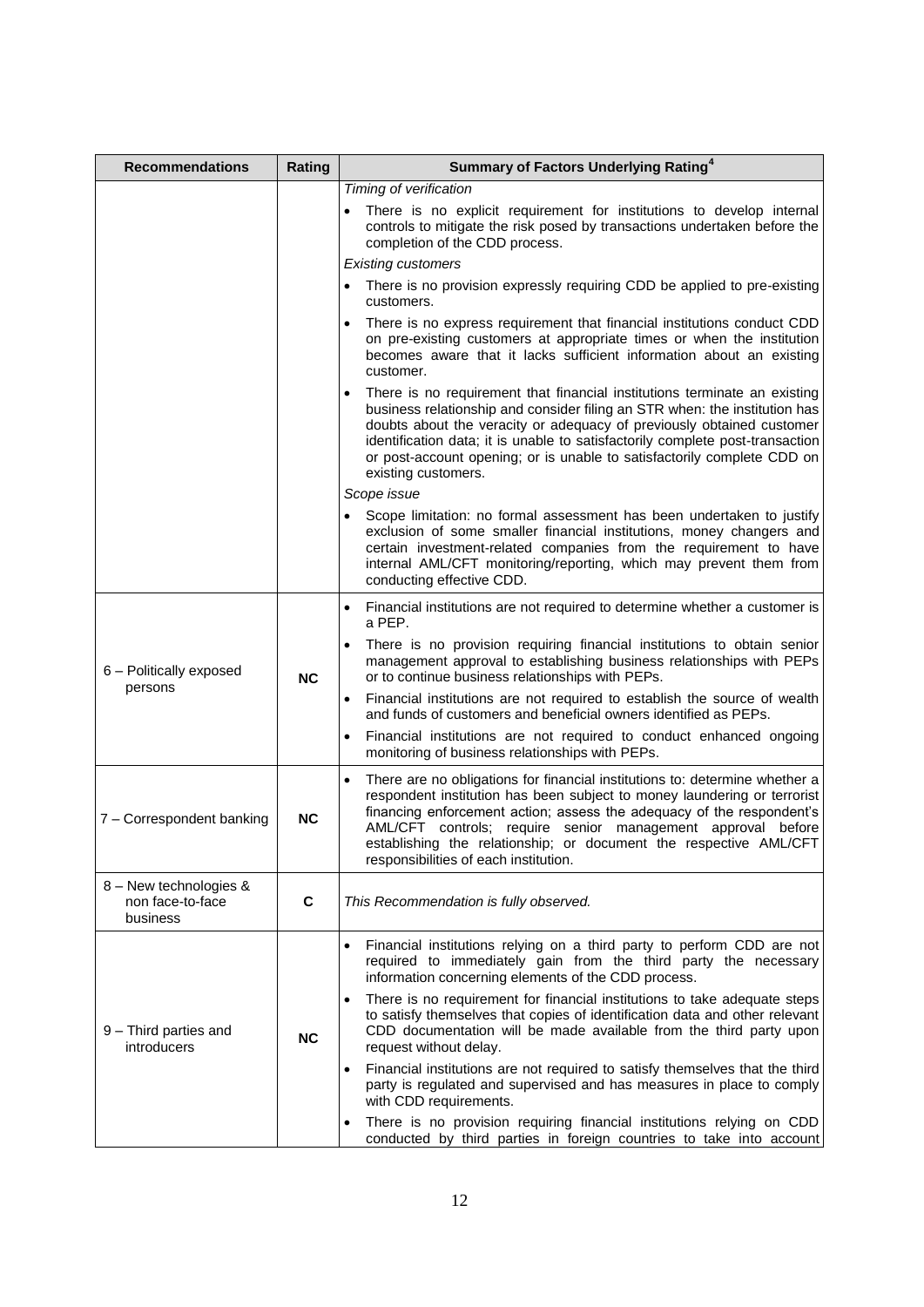| <b>Recommendations</b>                        | Rating    | Summary of Factors Underlying Rating <sup>4</sup>                                                                                                                                                                                                                                                                                                                                                                                                                                                                                                                                                                                     |
|-----------------------------------------------|-----------|---------------------------------------------------------------------------------------------------------------------------------------------------------------------------------------------------------------------------------------------------------------------------------------------------------------------------------------------------------------------------------------------------------------------------------------------------------------------------------------------------------------------------------------------------------------------------------------------------------------------------------------|
|                                               |           | whether those countries adequately apply the FATF Recommendations.                                                                                                                                                                                                                                                                                                                                                                                                                                                                                                                                                                    |
| 10 - Record keeping                           | <b>LC</b> | There is no specific requirement that the transaction records kept by<br>institutions be sufficient to permit reconstruction of individual<br>transactions.<br>There is no overall and general requirement that the information which<br>must be provided to competent authorities will be available on a timely<br>basis.                                                                                                                                                                                                                                                                                                            |
| 11 - Unusual transactions                     | <b>NC</b> | There is no explicit requirement in law, regulation or other enforceable<br>means for financial institutions to pay special attention to complex,<br>unusual large transactions, or patterns of transactions.<br>Financial institutions are not required to examine the background and<br>$\bullet$<br>purpose of such transactions and set forth findings in writing except<br>where there is a suspicion of money laundering or terrorist financing.<br>Institutions are not required to make findings of their examinations of<br>$\bullet$<br>unusual transactions available to competent authorities.                            |
| $12 - DNFBPs - R.5, 6,$<br>$8 - 11$           | <b>NC</b> | With the exception of casinos, no AML/CFT obligations have been<br>applied to DNFBP sectors.<br>As the AML/CFT obligations for casinos are identical to those for financial<br>institutions, they suffer from the same deficiencies identified previously<br>with respect to Recommendations 5, 6 and 9-11.<br>The AML/CFT obligations for casinos came into force so recently that it is<br>too soon to determine their effectiveness.                                                                                                                                                                                               |
| 13 - Suspicious transaction<br>reporting      | <b>PC</b> | The suspicious transaction reporting requirement does not apply to funds<br>that are the proceeds of all offences that are required to be included as<br>predicate offences under Recommendation 1.<br>The STR obligation is only mandatory above a transaction threshold of<br>KRW 20 million (for transactions in Korean Won) / USD 10 000 (for<br>transactions in foreign currencies).<br>It is too soon to determine the effectiveness of the new obligation to<br>report suspicious transactions related to terrorist financing.                                                                                                 |
| 14 - Protection & no<br>tipping-off           | C         | This Recommendation is fully observed.                                                                                                                                                                                                                                                                                                                                                                                                                                                                                                                                                                                                |
| 15 - Internal controls,<br>compliance & audit | <b>PC</b> | It is not explicitly required that the internal AML/CFT procedures, policies<br>$\bullet$<br>and controls be communicated to employees.<br>• There is no requirement that compliance officers be appointed at a<br>management level.<br>Audit committees are not explicitly required to test compliance with<br>AML/CFT procedures, policies and controls.<br>The obligation for institutions to have AML/CFT training for employees is<br>$\bullet$<br>very general and not well implemented in practice.<br>Financial institutions are not required to have screening procedures to<br>ensure high standards when hiring employees. |
| $16 - DNFBPs - R.13 - 15$ &<br>21             | <b>NC</b> | Only one type of DNFBP - casinos - is required to report suspicious<br>transactions and this obligation suffers from the same limitations as<br>noted for R.13.<br>Only one type of DNFBP - casinos - is required to have some internal<br>AML/CFT controls, reporting officers and employee training and this<br>obligation does not involve establishment of a full compliance<br>management function or employee screening.<br>It is too early to assess the effectiveness of obligations imposed on<br>casinos.                                                                                                                   |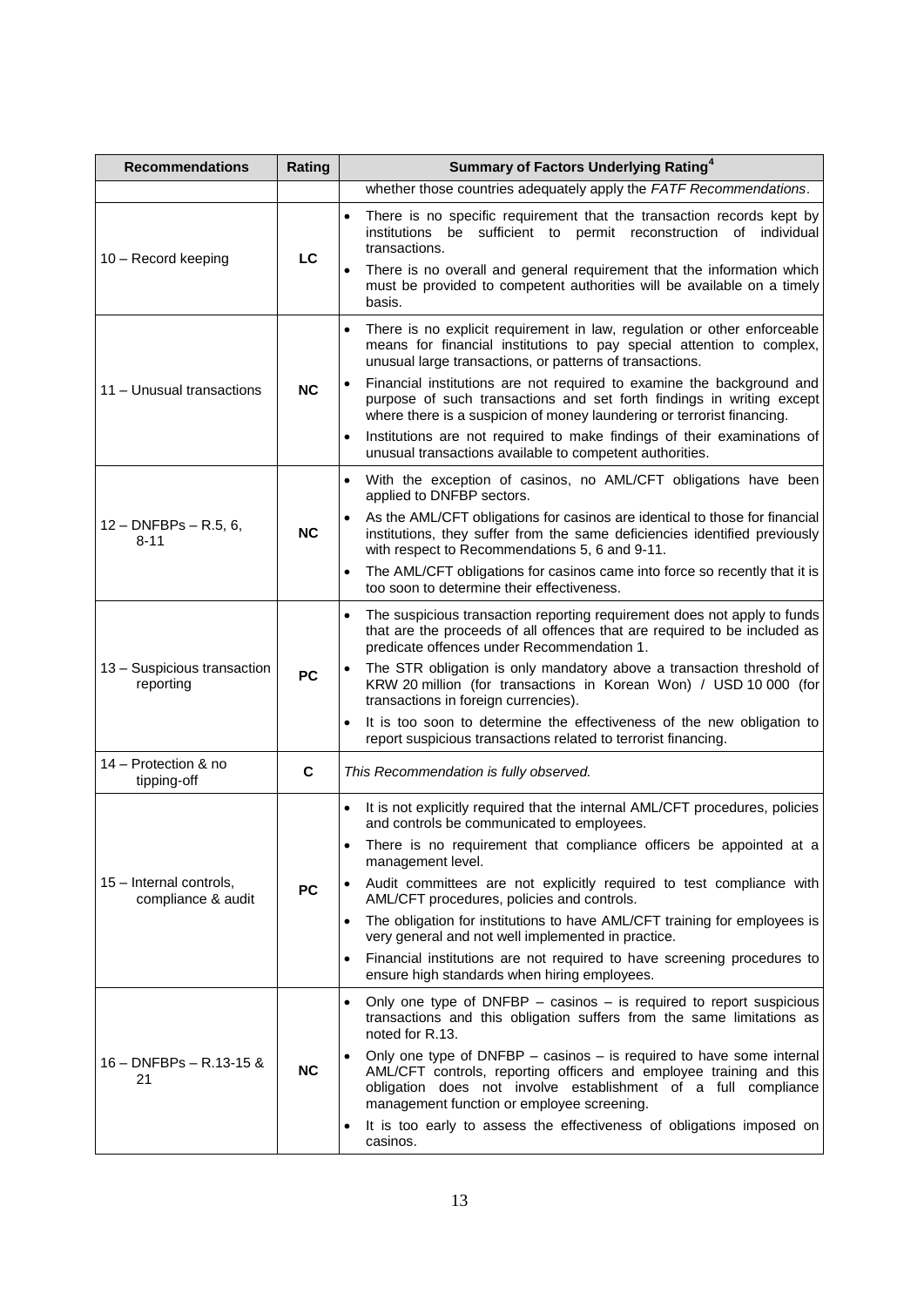| <b>Recommendations</b>                                | Rating    | <b>Summary of Factors Underlying Rating<sup>4</sup></b>                                                                                                                                                                                                                                                                                                                                                                                                                                                                                                                                                                                                                                                                                                                                                                                                                                                                                                                        |
|-------------------------------------------------------|-----------|--------------------------------------------------------------------------------------------------------------------------------------------------------------------------------------------------------------------------------------------------------------------------------------------------------------------------------------------------------------------------------------------------------------------------------------------------------------------------------------------------------------------------------------------------------------------------------------------------------------------------------------------------------------------------------------------------------------------------------------------------------------------------------------------------------------------------------------------------------------------------------------------------------------------------------------------------------------------------------|
|                                                       |           | No DNFBPs are obliged to pay special attention to business relationships<br>$\bullet$<br>and transactions with persons from or in jurisdictions which insufficiently<br>apply the FATF Recommendations.                                                                                                                                                                                                                                                                                                                                                                                                                                                                                                                                                                                                                                                                                                                                                                        |
| 17 - Sanctions                                        | <b>PC</b> | The only sanctionable AML/CFT breaches are failure to file STRs and<br>CTRs and conducting financial transactions with restricted persons<br>without approval.<br>The level of sanctions available for natural and legal persons who fail to<br>comply with their AML/CFT obligations is very low and not proportionate<br>to the more sever breaches which may occur.<br>Sanctions are not often applied by supervisory authorities and are usually<br>in the nature of a request to the institution during the on-site inspection                                                                                                                                                                                                                                                                                                                                                                                                                                            |
| 18 - Shell banks                                      | <b>PC</b> | that corrections be made.<br>There is no prohibition in law, regulation or other enforceable means on<br>financial institutions from entering into or continuing correspondent<br>banking relationships with shell banks.<br>There is no requirement in law, regulation or other enforceable for<br>financial institutions to satisfy themselves that respondent financial<br>institutions do not permit their accounts to be used by shell banks.                                                                                                                                                                                                                                                                                                                                                                                                                                                                                                                             |
| 19 - Other forms of<br>reporting                      | C         | This Recommendation is fully observed.                                                                                                                                                                                                                                                                                                                                                                                                                                                                                                                                                                                                                                                                                                                                                                                                                                                                                                                                         |
| 20 - Other NFBP & secure<br>transaction<br>techniques | C         | This Recommendation is fully observed.                                                                                                                                                                                                                                                                                                                                                                                                                                                                                                                                                                                                                                                                                                                                                                                                                                                                                                                                         |
| 21 - Special attention for<br>higher risk countries   | <b>NC</b> | There is no requirement in law, regulation or other enforceable means for<br>financial institutions to pay special attention to business relationships and<br>transactions with persons from countries which do not or insufficiently<br>apply the FATF Recommendations.<br>Where transactions have no apparent economic or lawful purpose, there<br>$\bullet$<br>is no requirement to examine the background and purpose of the<br>transactions, set forth findings in writing and make them available to<br>assist competent authorities.<br>While there are demonstrated means of notifying financial institutions of<br>weaknesses in the AML/CFT systems of other countries, institutions are<br>not provided clear advice on what action should be taken.<br>The only possible counter-measure is application of enhanced customer<br>due diligence and as this was only implemented on 22 December 2008 it<br>is too early to assess the effectiveness of this measure. |
| 22 - Foreign branches &<br>subsidiaries               | <b>PC</b> | Foreign subsidiaries are not required to observe AML/CFT measures<br>$\bullet$<br>consistent with Korean requirements.<br>Not all Korean AML/CFT measures must be observed by foreign<br>branches.<br>Financial institutions are not required to pay special attention to the<br>application of AML/CFT measures in branches and subsidiaries located<br>in jurisdictions which insufficiently apply the FATF Recommendations.<br>Financial institutions are not required, where the home and host country<br>requirements differ, to apply the higher of the two standards wherever<br>possible.                                                                                                                                                                                                                                                                                                                                                                              |
| 23 - Regulation,<br>supervision and<br>monitoring     | <b>PC</b> | The scope of AML/CFT supervision by FSS is not adequate: AML risk<br>$\bullet$<br>management, implementation of enhanced CDD for high risk customers<br>and on-going monitoring systems for unusual, large and complex<br>transactions are not reviewed.<br>Institutions, other than those subject to the Core Principles and<br>$\bullet$                                                                                                                                                                                                                                                                                                                                                                                                                                                                                                                                                                                                                                     |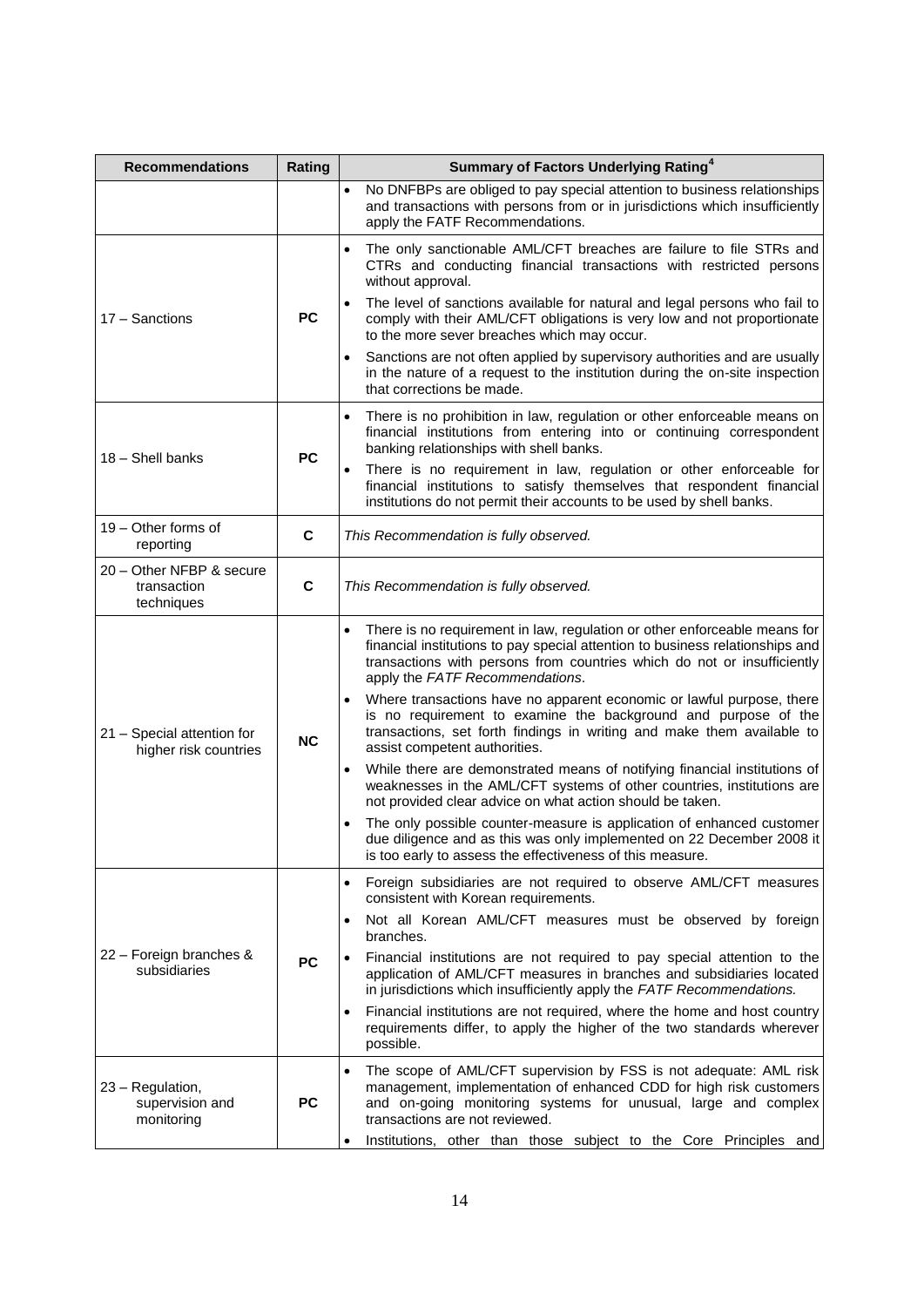| <b>Recommendations</b>                                   | Rating    | Summary of Factors Underlying Rating <sup>4</sup>                                                                                                                                                                                                                                                                                                                                                                                                                                                                                                                                                                                            |
|----------------------------------------------------------|-----------|----------------------------------------------------------------------------------------------------------------------------------------------------------------------------------------------------------------------------------------------------------------------------------------------------------------------------------------------------------------------------------------------------------------------------------------------------------------------------------------------------------------------------------------------------------------------------------------------------------------------------------------------|
|                                                          |           | supervised by the FSS, are not adequately supervised for AML/CFT.                                                                                                                                                                                                                                                                                                                                                                                                                                                                                                                                                                            |
|                                                          |           | Scope limitation: no formal assessment has been undertaken to justify<br>exclusion of some smaller financial institutions, money changers and<br>certain investment-related companies from the obligation to have internal<br>AML/CFT monitoring/reporting, and thus from the corresponding<br>regulatory regime.                                                                                                                                                                                                                                                                                                                            |
| 24 - DNFBP: regulation,<br>supervision and<br>monitoring | <b>NC</b> | With the exception of casinos, no AML/CFT supervision is in place for<br>DNFBP sectors.<br>AML/CFT supervision for casinos came into force so recently that it is too<br>soon to determine its effectiveness.                                                                                                                                                                                                                                                                                                                                                                                                                                |
| 25 - Guidelines &<br>Feedback                            | LC        | The only guidance is generic for all obliged entities; there are no<br>$\bullet$<br>guidelines on AML/CFT requirements for different financial sectors.<br>Casinos are the only DNFBP which has received AML/CFT guidance.<br>It is too early to evaluate the effectiveness of feedback to casinos as their<br>reporting as the obligation to report has only just come into force.                                                                                                                                                                                                                                                          |
| Institutional and other measures                         |           |                                                                                                                                                                                                                                                                                                                                                                                                                                                                                                                                                                                                                                              |
| $26 -$ The FIU                                           | LC        | KoFIU does not have timely access to other agencies' financial,<br>$\bullet$<br>administrative and law enforcement information and this is leading to<br>delays in STR analysis and delays in dissemination of information to law<br>enforcement agencies.<br>The human resources for STR analysis is insufficient considering the<br>significant and continuing increase in the amount of information being<br>submitted to KoFIU.                                                                                                                                                                                                          |
| 27 - Law enforcement<br>authorities                      | LC        | Effectiveness concerns: The number of investigations of money<br>$\bullet$<br>laundering is low when compared with the incidence of predicate crimes,<br>as the terrorist financing offence was implemented in<br>and.<br>December 2008 it is too early to judge the effectiveness of terrorist<br>financing investigations.                                                                                                                                                                                                                                                                                                                 |
| 28 - Powers of competent<br>authorities                  | LC        | Effectiveness concern: The requirement that a warrant be obtained in<br>order to compel production, search and seizure and the difficulties<br>experienced in obtaining such warrants may result in a relatively limited<br>use of these powers in cases of money laundering and terrorist financing.                                                                                                                                                                                                                                                                                                                                        |
| 29 - Supervisors                                         | <b>PC</b> | The inspection areas of some supervisory authorities and self-regulatory<br>organisations entrusted with inspection are under-resourced.<br>The only sanctionable AML/CFT breaches are failure to file STRs and<br>CTRs and conducting financial transactions with restricted persons<br>without approval.<br>Scope limitation: no formal assessment has been undertaken to justify<br>$\bullet$<br>exclusion of some smaller financial institutions, money changers and<br>certain investment-related companies from the obligation to have internal<br>AML/CFT monitoring/reporting, and thus from the corresponding<br>regulatory regime. |
| 30 - Resources, integrity<br>and training                | <b>PC</b> | KoFIU has insufficient human resources for effective analysis when the<br>$\bullet$<br>large volume of STRs is considered.<br>Enforcement agencies have received limited training with respect to<br>terrorist financing.<br>Supervisory authorities, other than the FSS and FSC, and relevant self-<br>٠<br>regulatory organisations do not have sufficient resources to conduct their<br>AML/CFT supervision roles.                                                                                                                                                                                                                        |
| 31 - National co-operation                               | LC        | Limited feedback is provided to the various competent authorities which<br>$\bullet$<br>conduct AML/CFT supervision.                                                                                                                                                                                                                                                                                                                                                                                                                                                                                                                         |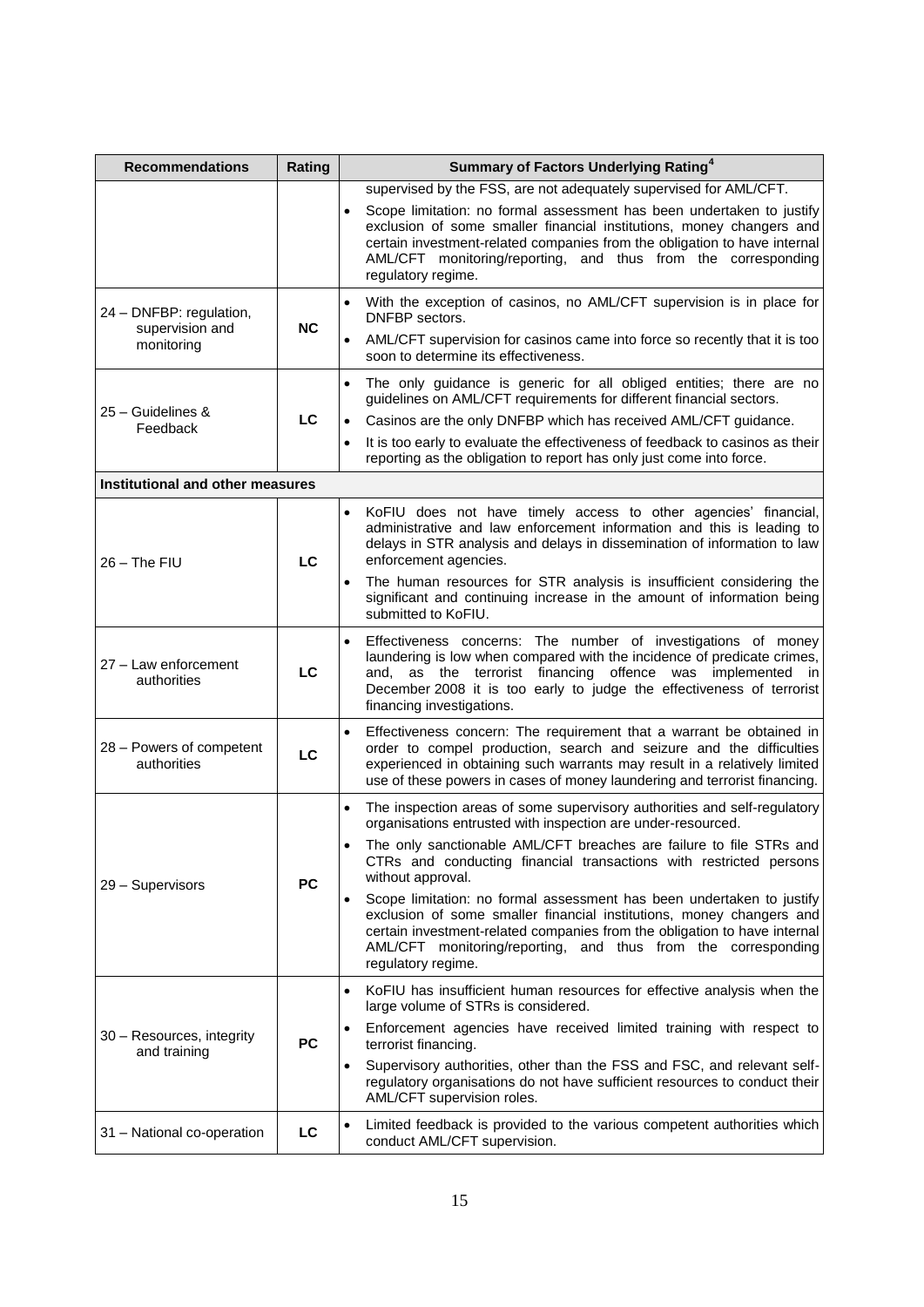| <b>Recommendations</b>                         | Rating    | Summary of Factors Underlying Rating <sup>4</sup>                                                                                                                                                                                             |  |
|------------------------------------------------|-----------|-----------------------------------------------------------------------------------------------------------------------------------------------------------------------------------------------------------------------------------------------|--|
|                                                | <b>PC</b> | There are no centralised statistics on the number of AML/CFT<br>$\bullet$<br>inspections carried out on different financial sectors, deficiencies and<br>violations found, actions taken by entrusted agencies and sanctions by<br>the KoFIU. |  |
| 32 - Statistics                                |           | Statistics are not available on the outcomes of matters presented to the<br>courts.                                                                                                                                                           |  |
|                                                |           | It is not possible to properly determine effectiveness of MLA related to<br>money laundering due to the limited statistics available.                                                                                                         |  |
|                                                |           | Laws do not establish adequate transparency concerning beneficial<br>$\bullet$<br>ownership and control of legal persons.                                                                                                                     |  |
| 33 - Legal persons -<br>beneficial owners      | <b>NC</b> | Competent authorities are not able to obtain in a timely fashion adequate,<br>$\bullet$<br>accurate and timely information by competent authorities on the<br>beneficial ownership of legal persons.                                          |  |
|                                                |           | There are no measures to ensure that bearer shares are not misused for<br>$\bullet$<br>money laundering and terrorist financing.                                                                                                              |  |
|                                                |           | Laws do not require adequate transparency concerning the beneficial<br>ownership and control of trusts and other legal arrangements.                                                                                                          |  |
| 34 - Legal arrangements -<br>beneficial owners | <b>NC</b> | Although law enforcement agencies have powers to obtain information<br>on legal arrangements, there is minimal information concerning the<br>beneficial owners of legal arrangements that can be obtained.                                    |  |
|                                                |           | Providers of trust and company services are not subject to AML/CFT<br>obligations.                                                                                                                                                            |  |
| <b>International Co-operation</b>              |           |                                                                                                                                                                                                                                               |  |
|                                                |           | The Vienna Convention has been partly implemented, but shortcomings<br>$\bullet$<br>exist in the elements of the money laundering offences.                                                                                                   |  |
| 35 - Conventions                               | <b>PC</b> | The Palermo Convention has not been ratified or fully implemented.                                                                                                                                                                            |  |
|                                                |           | Significant shortcomings exist in implementation of the Terrorist<br>$\bullet$<br>Financing Convention.                                                                                                                                       |  |
| 36 - Mutual legal<br>assistance (MLA)          | LC        | There is potential for conflicts of jurisdiction as Korea has no<br>$\bullet$<br>mechanisms for determining the best venue for prosecution of<br>defendants.                                                                                  |  |
| 37 - Dual criminality                          | C         | This Recommendation is fully observed.                                                                                                                                                                                                        |  |
| 38 - MLA on confiscation<br>and freezing       | LC        | Korea does not have formal arrangements outside some specific bilateral<br>$\bullet$<br>agreements for co-ordinating seizure and confiscation actions with other<br>countries, relying often on ad hoc arrangements.                          |  |
|                                                |           | It is too early to evaluate the effectiveness of MLA related to terrorist<br>$\bullet$<br>financing due to the very recent enactment of that offence.                                                                                         |  |
| 39 - Extradition                               | LC        | It is not required that nationals be prosecuted in lieu of not being<br>extradited.                                                                                                                                                           |  |
|                                                |           | Information exchange is only possible under MOU arrangements.<br>$\bullet$                                                                                                                                                                    |  |
| 40 - Other forms of co-<br>operation           | LC        | Deficiencies in the list of predicate offences and in the criminalisation of<br>$\bullet$<br>money laundering and terrorist financing have the potential to impact on<br>the scope of international co-operation.                             |  |
| <b>Nine Special Recommendations</b>            |           |                                                                                                                                                                                                                                               |  |
| SR.I - Implement UN<br>instruments             | <b>PC</b> | Collection of funds or other assets by terrorist organisations or individual<br>$\bullet$<br>terrorists for the general furtherance of their respective criminal activities<br>or criminal purpose is not adequately criminalised.            |  |
|                                                |           | There is no adequate provision for confiscation of funds or assets for use<br>by a terrorist organisation or by individual terrorists.                                                                                                        |  |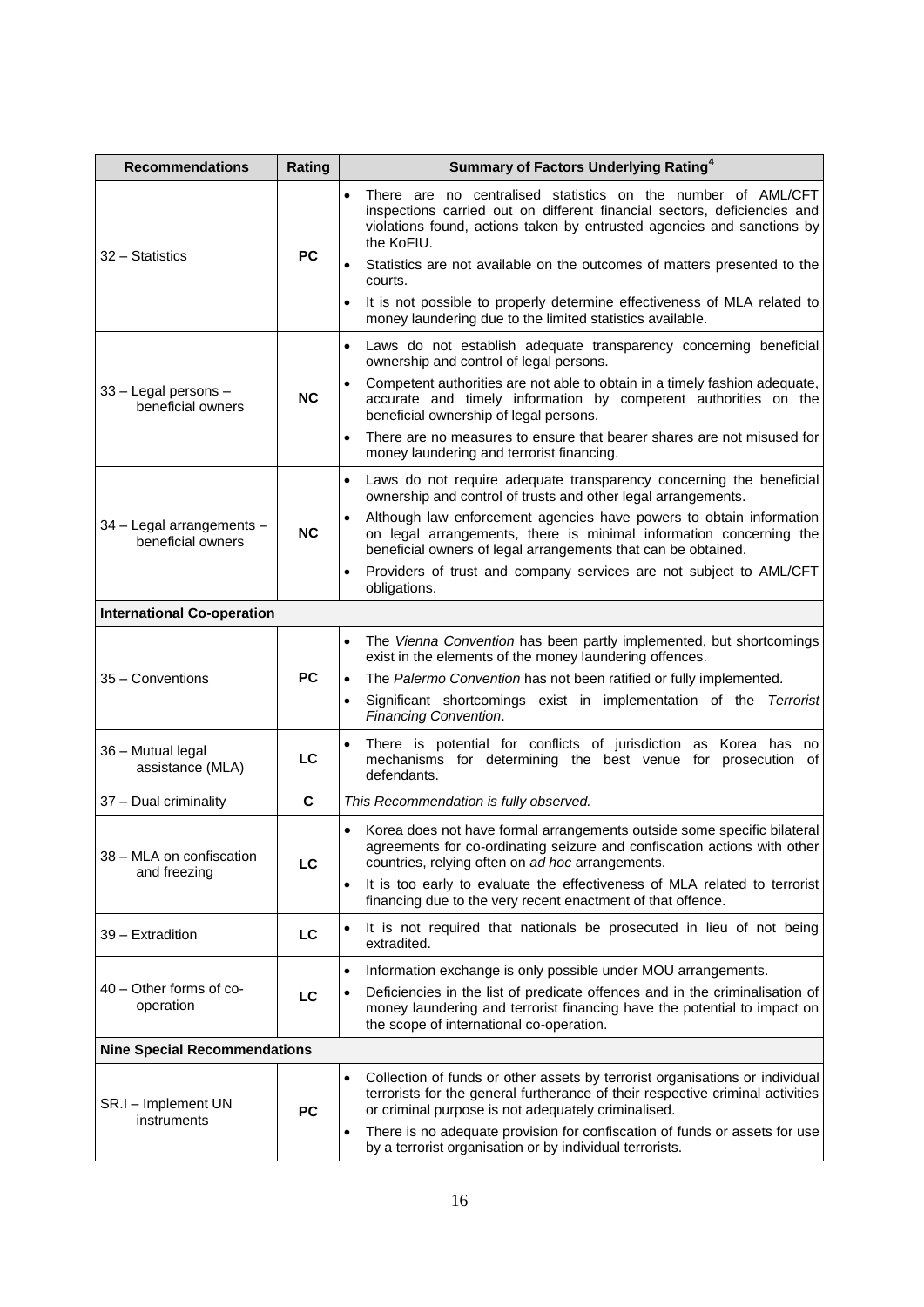| <b>Recommendations</b>                                           | Rating    | Summary of Factors Underlying Rating <sup>4</sup>                                                                                                                                                                                                                                                                          |
|------------------------------------------------------------------|-----------|----------------------------------------------------------------------------------------------------------------------------------------------------------------------------------------------------------------------------------------------------------------------------------------------------------------------------|
|                                                                  |           | S/RES/1373(2001) has not been fully implemented and shortcomings<br>$\bullet$<br>exist in relation to implementation of S/RES/1267(1999).                                                                                                                                                                                  |
|                                                                  |           | offence<br>does<br>The<br>terrorist<br>financing<br>adequately<br>$\bullet$<br>not<br>cover<br>provision/collection of funds for an individual terrorist or terrorist<br>organisation.                                                                                                                                     |
| SR.II – Criminalise TF                                           | <b>PC</b> | Terrorist financing is not a predicate offence for money laundering.<br>It is too soon to determine the effectiveness of the terrorist financing                                                                                                                                                                           |
|                                                                  |           | offence as it came into force on 22 December 2008.                                                                                                                                                                                                                                                                         |
|                                                                  |           | The ancillary offence of conspiracy is only available where an offence<br>has been committed.                                                                                                                                                                                                                              |
|                                                                  |           | Measures for implementation of S/RES/1267(1999) do not allow for<br>$\bullet$<br>freezing of terrorist assets (only restriction of transactions) and<br>obligations under S/RES/1373(2001) have not been fully implemented.                                                                                                |
|                                                                  |           | The current regimes only cover foreign exchange transactions and<br>related foreign transactions and domestic banking, cash and securities<br>transactions conducted by financial institutions.                                                                                                                            |
| SR.III – Freeze and<br>confiscate terrorist<br>assets            | <b>PC</b> | There are no provisions for freezing concerning movable or immovable<br>property or property derived from funds or assets owned or controlled by<br>designated entities.                                                                                                                                                   |
|                                                                  |           | There are no provisions with respect to confiscation of funds or other<br>assets of designated persons or entities other than where those funds or<br>assets can be confiscated as criminal proceeds.                                                                                                                      |
|                                                                  |           | Procedures underlying the mechanisms for restricting the funds or other<br>assets of designated entities are in place but require clarification.                                                                                                                                                                           |
|                                                                  |           | The suspicious transaction reporting requirement does not apply to funds<br>linked or related to, or to be used for, terrorist organisations or those who<br>finance terrorism.                                                                                                                                            |
| SR.IV - Suspicious<br>transaction reporting                      | NC        | The STR obligation is only mandatory above a transaction threshold of<br>KRW 20 million (for transactions in Korean Won) / USD 10 000 (for<br>transactions in foreign currencies) and this is of particular concern when<br>the nature of terrorist financing is considered.                                               |
|                                                                  |           | It is too soon to determine the effectiveness of the new obligation to<br>report suspicious transactions related to terrorist financing.                                                                                                                                                                                   |
|                                                                  | LC        | There is potential for conflicts of jurisdiction as Korea has no<br>mechanisms for determining the best venue for prosecution of<br>defendants.                                                                                                                                                                            |
| SR.V - International co-                                         |           | Korea does not have formal arrangements outside some specific bilateral<br>agreements for co-ordinating seizure and confiscation actions with other<br>countries, relying often on ad hoc arrangements.                                                                                                                    |
| operation                                                        |           | It is not required that nationals be prosecuted in lieu of not being<br>extradited.                                                                                                                                                                                                                                        |
|                                                                  |           | It is too early to evaluate the effectiveness of international co-operation,<br>including extradition and MLA, with respect to terrorist financing due to<br>the very recent enactment of that offence.                                                                                                                    |
| SR.VI - AML requirements<br>for money/value<br>transfer services | <b>PC</b> | The limitations identified under Recommendations 4-7, 9-11, 13, 15, 17,<br>$\bullet$<br>21-23 and Special Recommendation VII also affect compliance with<br>Special Recommendation VI.                                                                                                                                     |
| SR.VII - Wire transfer rules                                     | <b>PC</b> | Ordering financial institutions are not required by law, regulation or other<br>enforceable means to include full originator information in messages<br>accompanying cross-border or domestic wire transfers, though the<br>institutions do in fact appear to be including full originator information in<br>the messages. |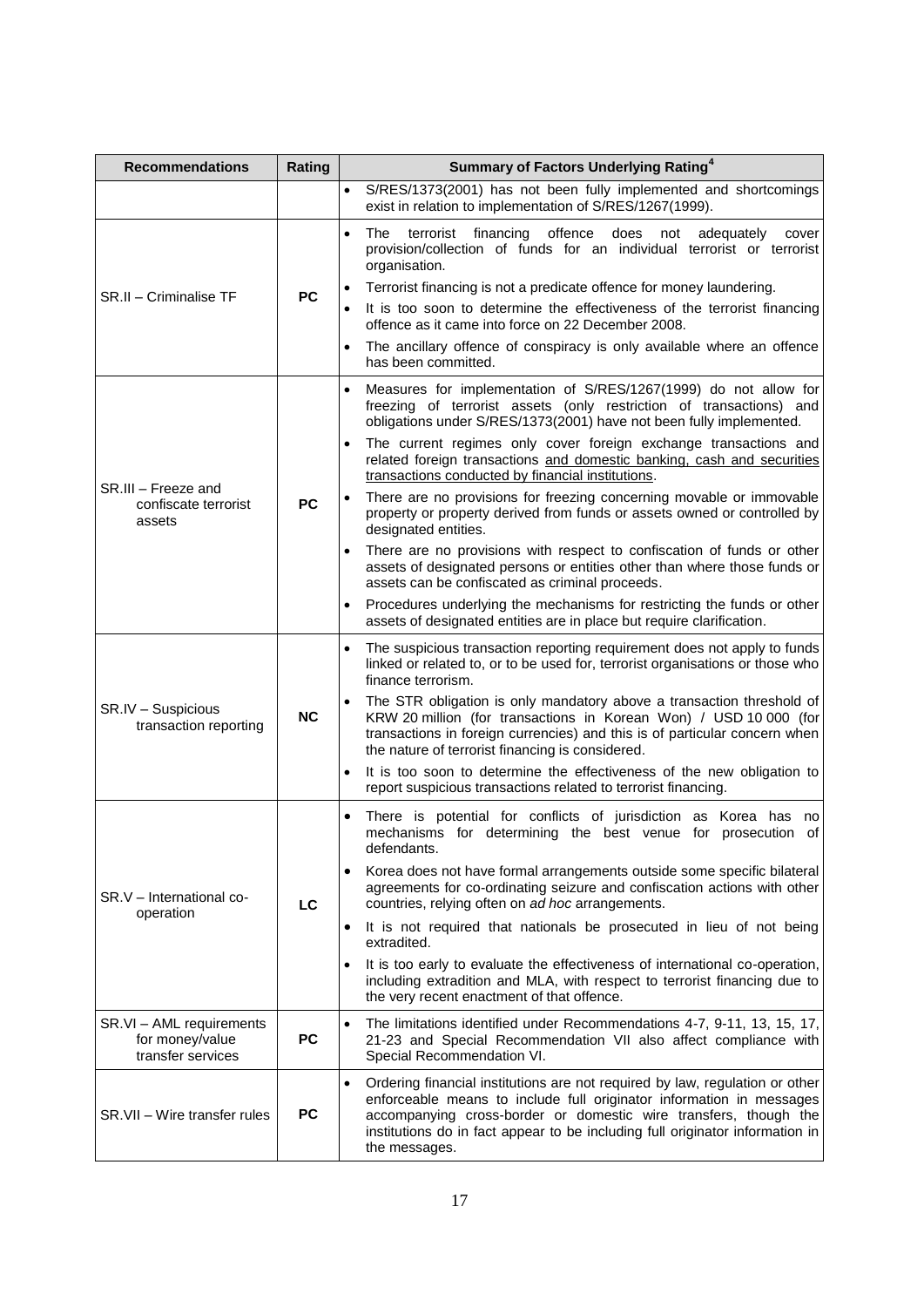| <b>Recommendations</b>                                      | Rating    | Summary of Factors Underlying Rating <sup>4</sup>                                                                                                                                                                                                           |
|-------------------------------------------------------------|-----------|-------------------------------------------------------------------------------------------------------------------------------------------------------------------------------------------------------------------------------------------------------------|
|                                                             |           | There is no requirement that each intermediary or beneficiary institution<br>$\bullet$<br>in the payment chain be required to ensure that all originator information<br>that accompanies a wire transfer is transmitted with the transfer.                  |
|                                                             |           | Beneficiary institutions are not required to adopt effective risk-based<br>procedures for identifying and handling wire transfers that are not<br>accompanied by complete originator information.                                                           |
|                                                             |           | As limited obligations exist in law, regulation or other enforceable means<br>with respect to wire transfers (these are primarily found in guidance),<br>there is limited corresponding monitoring or sanctions by supervisory<br>authorities in this area. |
| SR.VIII - Non-profit<br>organisations                       | <b>PC</b> | No outreach has been undertaken to the NPO sector on terrorist<br>financing risks and preventative measures.                                                                                                                                                |
|                                                             |           | There is no domestic co-ordination or information sharing among NPO<br>supervisory authorities or between these authorities and other<br>government agencies, including law enforcement.                                                                    |
|                                                             |           | Points of contact have not been identified to respond to international<br>requests for information regarding NPOs.                                                                                                                                          |
| $SRIX - Cross-border$<br>Declaration &<br><b>Disclosure</b> | LC.       | The sanctions imposed on persons who do not make declarations or who<br>make false declarations are only in the nature of fines and these are too<br>low to be considered dissuasive.                                                                       |